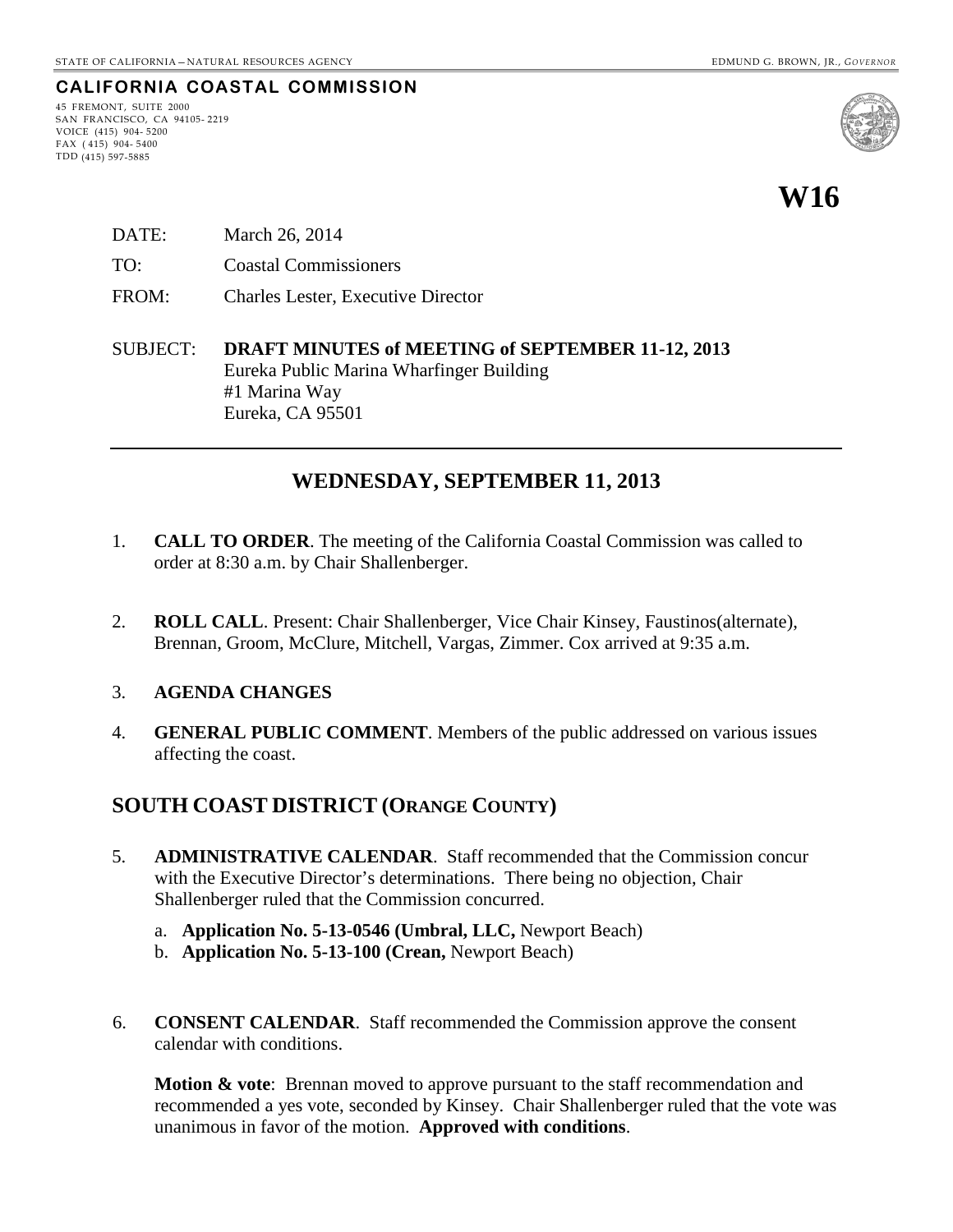- a. **Application No. 5-13-067 (Beachamp,** San Clemente)
- b. **Application No. 5-13-071 (Cefalia,** Newport Beach)
- c. **Application No 5-13-088 (Whelan & Prescott,** Newport Beach)

## **SAN DIEGO DISTRICT**

- 7. **CONSENT CALENDAR**.
- a. **Application No. 6-13-0542 (Golba Architecture,** San Diego) Staff recommended the Commission approve the consent calendar with conditions.

**Motion & vote:** Brennan moved to approve pursuant to the staff recommendation and recommended a yes vote, seconded by Kinsey. Chair Shallenberger ruled that the vote was unanimous in favor of the motion. **Approved with conditions**.

## **SOUTH COAST DISTRICT (LOS ANGELES COUNTY)**

8. **CONSENT CALENDAR**. Staff recommended the Commission approve the consent calendar with conditions.

**Motion & vote**: Brennan moved to approve pursuant to the staff recommendation and recommended a yes vote, seconded by Kinsey. Chair Shallenberger ruled that the vote was unanimous in favor of the motion. **Approved with conditions**.

- a. **Application No. 5-12-158 (City of Redondo Beach King Harbor Marina**)
- b. **Application No. 5-13-461 (City of Santa Monica & HDOS Enterprises**)

## **ENFORCEMENT**

- 9. **ENFORCEMENT REPORT**. Report by Chief of Enforcement on Statewide Enforcement Program.
- 10. **Consent Cease and Desist Order No. CCC-13-CD-08 (Signal Landmark,** Bolsa Chica Mesa, Orange Co.) Staff recommended the Commission issue the Cease & Desist order.

**Motion & vote:** Kinsey moved to issue the Cease and Desist order pursuant to the staff recommendation and recommended a yes vote, seconded by Brennan. Chair Shallenberger ruled that the vote was unanimous in favor of the motion. **Approved**.

11. **Consent Restoration Order No. CCC-13-RO-08 (Signal Landmark,** Bolsa Chica Mesa, Orange Co.) Staff recommended the Commission issue the Restoration order.

**Motion & vote:** Kinsey moved to issue the Restoration order pursuant to the staff recommendation and recommended a yes vote, seconded by Brennan. Chair Shallenberger ruled that the vote was unanimous in favor of the motion. **Approved**.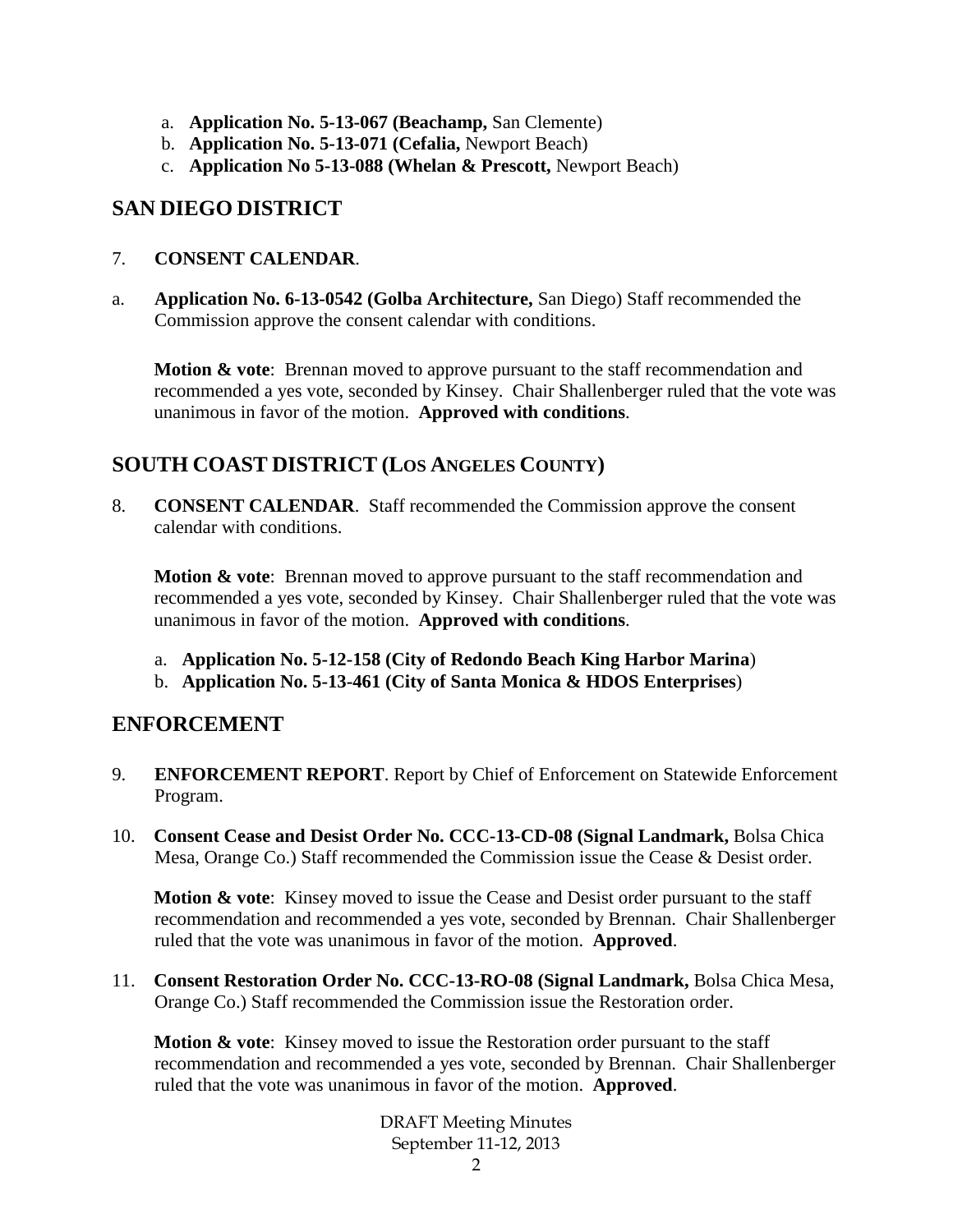12. **Consent Cease and Desist Order No. CCC-13-CD-09 (Goodell Family Trust,** Bolsa Chica Mesa, Orange Co.) Staff recommended the Commission issue the Cease & Desist order.

**Motion & vote**: Kinsey moved to issue the Cease and Desist order pursuant to the staff recommendation and recommended a yes vote, seconded by Brennan. Chair Shallenberger ruled that the vote was unanimous in favor of the motion. **Approved**.

13. **Consent Restoration Order No. CCC-13-RO-09 (Goodell Family Trust,** Bolsa Chica Mesa, Orange Co.) Staff recommended the Commission issue the Restoration order.

**Motion & vote**: Kinsey moved to issue the Restoration order pursuant to the staff recommendation and recommended a yes vote, seconded by Brennan. Chair Shallenberger ruled that the vote was unanimous in favor of the motion. **Approved**.

## **SOUTH COAST DISTRICT (ORANGE COUNTY)**

- 14. **DEPUTY DIRECTOR'S REPORT FOR ORANGE COUNTY**. Report by Deputy Director on permit waivers, emergency permits, immaterial amendments & extensions, LCP matters not requiring public hearings, and on comments from the public. There being no objection, Chair Shallenberger ruled that the Commission concurred.
- 15. **CONSENT CALENDAR (removed from Regular Calendar)**. Staff moved one item [16b] to the expanded consent calendar and recommended approval with conditions.

**Motion & vote:** Kinsey moved to approve the consent calendar pursuant to the staff recommendation and recommended a yes vote, seconded by Brennan. Chair Shallenberger ruled that the vote was unanimous in favor of the motion. **Approved with conditions**.

[*Cox arrived*]

#### 16. **COASTAL PERMIT APPLICATIONS**.

a. **Application No. 5-12-292 (Oglivie and Svrcek,** Newport Beach) Staff recommended approval with conditions in part and denial in part.

**Motion**: Brennan moved to approve pursuant to the staff recommendation and recommended a yes vote, seconded by Kinsey.

**Amending motion & vote**: Brennan moved to delete Condition #1 and add a condition to to limit the authorization to the life of the home or the bulkhead,whichever fails first, and recommended a yes vote, seconded by Kinsey. The applicant shall submit revised plans indicating that the existing pool and spa on the site are not authorized by this CDP. Chair Shallenberger ruled that the roll call vote was unanimous in favor of the motion (Brennan, Groom, Kinsey, Cox, Faustinos, McClure, Mitchell, Vargas, Zimmer, Shallenberger). **Passed**.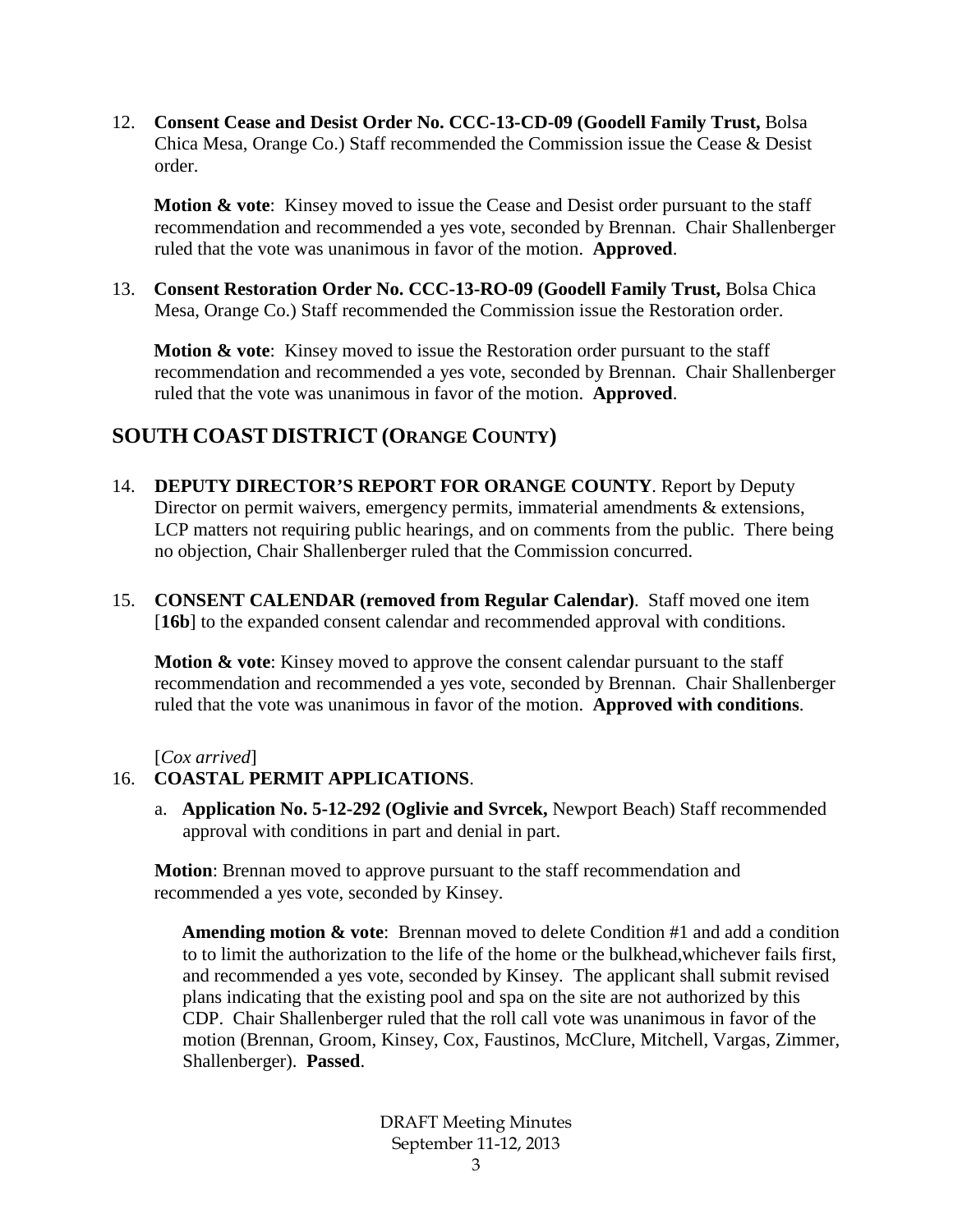**Amending motion & vote**: Brennan moved to require 2:1 mitigation on the 6.5 feet of encroachment and recommended a yes vote, seconded by Zimmer. Applicant modified project description to include \$20,000 in lieu mitigation fee payable to Marine Education Center of Upper Newport Bay. [**motion withdrawn**]

**Vote on main motion**: Chair Shallenberger ruled that the roll call vote was unanimous in favor of the motion as amended (Brennan, Groom, Kinsey, Cox, Faustinos, McClure, Mitchell, Vargas, Zimmer, Shallenberger). **Approved with conditions.**

b. **Application No. 5-13-009 (Selich,** Seal Beach) Moved by staff to the expanded consent calendar. **Approved with conditions**.

## **SAN DIEGO COAST DISTRICT**

17. **DEPUTY DIRECTOR'S REPORT**. Report by Deputy Director on permit waivers, emergency permits, immaterial amendments & extensions, LCP matters not requiring public hearings, and on comments from the public. There being no objection, Chair Shallenberger ruled that the Commission concurred.

[*McClure, Groom & Vargas out of room during Item 18.*]

18. **CONSENT CALENDAR (removed from Regular Calendar)**. Staff moved one item [20a] to the expanded consent calendar and recommended approval with conditions.

**Motion & vote:** Brennan moved to approve pursuant to the staff recommendation and recommended a yes vote, seconded by Kinsey. Chair Shallenberger ruled that the vote was unanimous in favor of the motion. **Approved with conditions**.

- 19. **NEW APPEALS**. [*McClure, Groom & Vargas returned*]
	- a. **Appeal No. A-6-NLC-13-0211 (Marina Gateway,** National City) Staff recommended that the Commission determine that the appeal raised substantial issue on the grounds on which the appeal was filed. There being no objection, Chair Shallenberger ruled that the Commission found substantial issue and opened the hearing. Staff recommended denial of the de novo permit.

**Motion**: Brennan moved to approve the application and recommended a yes vote, seconded by McClure.

**Motion**: Brennan moved to continue the hearing for 90 days, seconded by Groom. **[motion withdrawn]**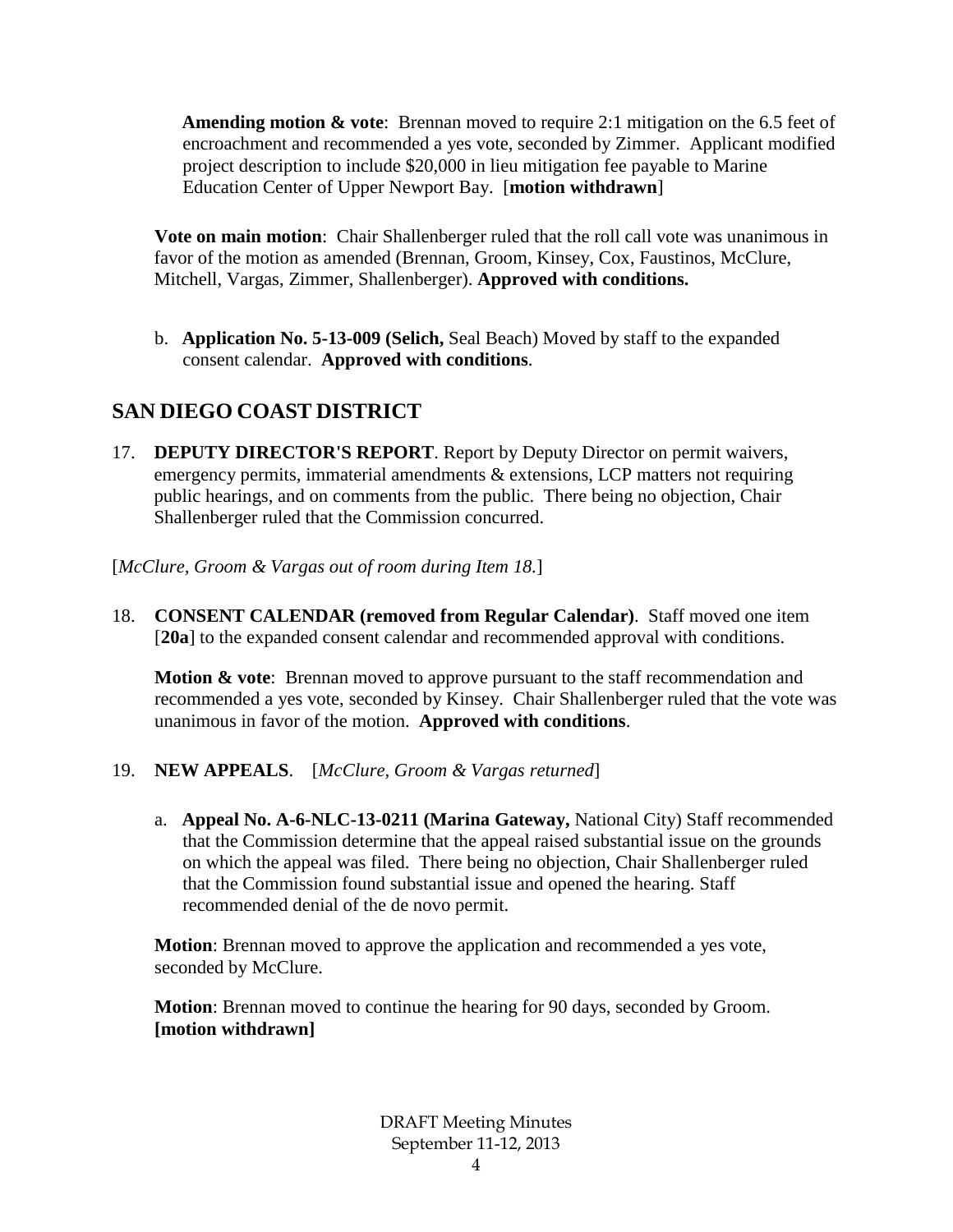Matter trailed until later in the day. Applicant modified project description to include Tourist Commercial/Public Recreational Program subject to Executive Director review and approval. Main motion modified to include Commission's standard conditions and special condition regarding Tourist Commercial/Public Recreational Program. Permit is limited to duration of 10 years.

**Main motion:** Chair Shallenberger ruled that the vote was unanimous in favor of the motion. **Approved with conditions.**

**LUNCH RECESS**. The Commission recessed for lunch during Item **19a** at 12:30 p.m. and returned at 1:30 p.m. and resumed hearing Item **19a**.

b. **Appeal No. A-6-LJS-13-0226 (Romney,** San Diego) [**POSTPONED**]

## 20. **COASTAL PERMIT APPLICATIONS**.

a. **Application No. 6-13-0468 (California Department of Parks and Recreation,**  Encinitas) Moved by staff to the expanded consent calendar. **Approved with conditions**.

#### 21. **REVISED FINDINGS**.

a. **Appeal No. A-6-PSD-13-005 (Sunroad Enterprises,** San Diego) Staff recommended the Commission adopt the findings.

**Motion & vote**: Kinsey moved to adopt the findings and recommended a yes vote, seconded by Brennan. Chair Shallenberger ruled that the vote was unanimous in favor of the motion. **Approved.**

## **NORTH CENTRAL COAST DISTRICT**

- 22. **DEPUTY DIRECTOR'S REPORT**. Report by Deputy Director on permit waivers, emergency permits, immaterial amendments & extensions, LCP matters not requiring public hearings, and on comments from the public. There being no objection, Chair Shallenberger ruled that the Commission concurred.
- 23. **CONSENT CALENDAR (removed from Regular Calendar)**. None.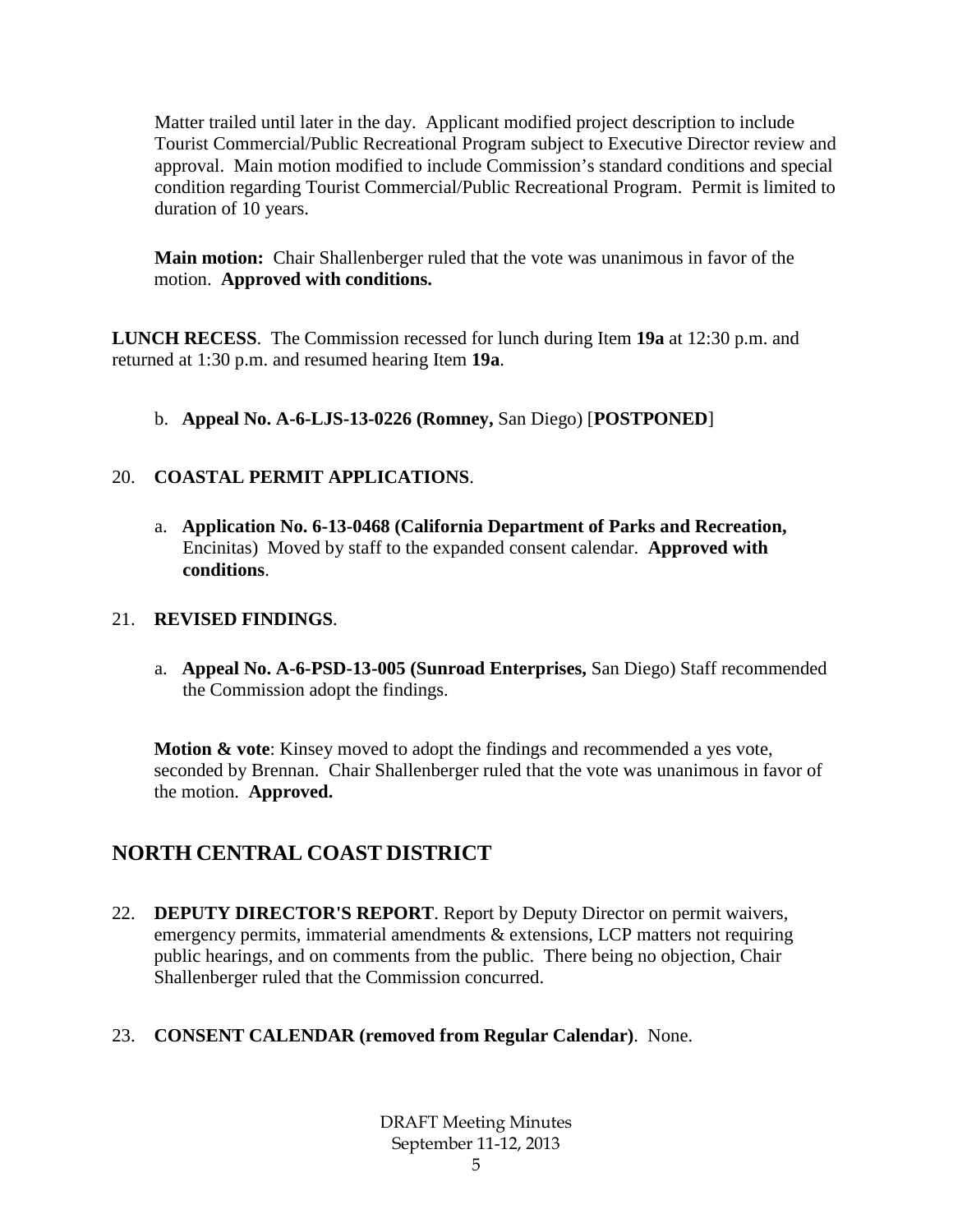## 24. **LOCAL COASTAL PROGRAMS (LCPs)**

a. **City of Half Moon Bay LCP Amendment No. LCP-2-HMB-13-0207-2 (Parking Standards).** Staff recommended that the Commission concur with the Executive Director's determination that the request is de minimis. There being no objection, Chair Shallenberger ruled that the Commission concurred.

## **CENTRAL COAST DISTRICT**

- 25. **DEPUTY DIRECTOR'S REPORT**. Report by Deputy Director on permit waivers, emergency permits, immaterial amendments & extensions, LCP matters not requiring public hearings, and on comments from the public. There being no objection, Chair Shallenberger ruled that the Commission concurred.
- 26. **CONSENT CALENDAR (removed from Regular Calendar)**. None.

## 27. **LOCAL COASTAL PROGRAMS (LCPs)**

- a. **City of Pismo Beach LCP Amendment No. LCP-3-PSB-13-0201-1 (Reasonable Accommodations).** Staff recommended that the Commission concur with the Executive Director's determination that the request is de minimis. There being no objection, Chair Shallenberger ruled that the Commission concurred.
- b. **San Luis Obispo County LCP Amendment No. SLO-1-13 (Inclusionary Housing).**  Staff recommended approval of the Land Use Plan amendment and Implementation Plan as submitted.

**Motion & vote:** Zimmer moved to certify the Land Use Plan as submitted and recommended a yes vote, seconded by Brennan. Chair Shallenberger ruled that the vote was unanimous in favor of the motion. Approved as submitted.

**Motion & vote:** Zimmer moved to certify the Implementation Plan if modified as suggested and recommended a yes vote, seconded by Brennan. Chair Shallenberger ruled that the vote was unanimous in favor of the motion. **Approved**.

#### 28. **NEW APPEALS**.

a. **Appeal No. A-3-SLO-13-14 (Conoco Phillips Company,** San Luis Obispo Co.) Staff recommended that the Commission determine that the appeal raised no substantial issue on the grounds on which the appeal was filed.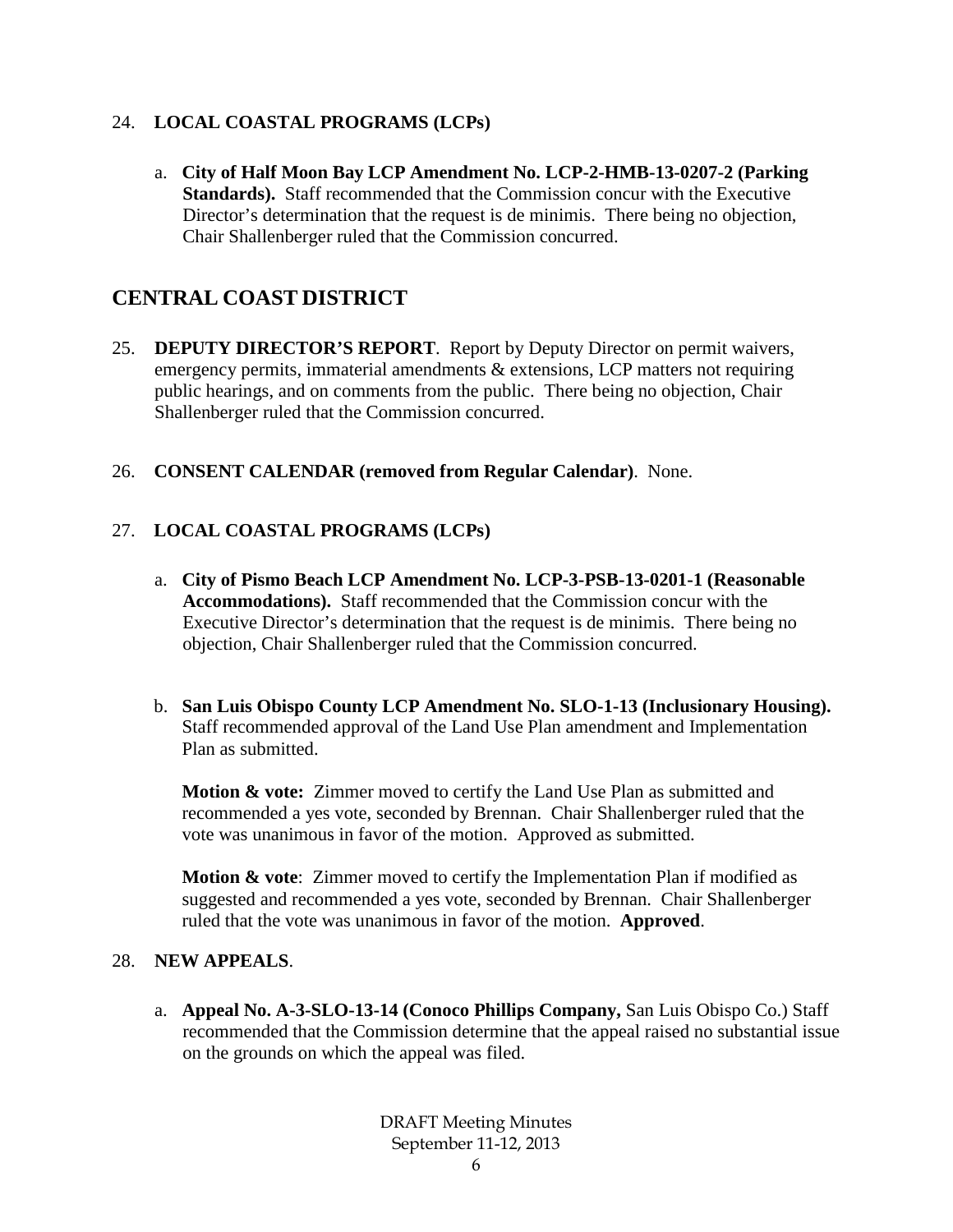**Motion & vote**: Kinsey moved to determine that the appeal raised no substantial issue and recommended a yes vote, seconded by Zimmer. Chair Shallenberger ruled that the vote was unanimous in favor of the motion. **No substantial issue found.**

## 29. **COASTAL PERMIT APPLICATIONS**.

## **SOUTH COAST DISTRICT (LOS ANGELES COUNTY)**

- 30. **DEPUTY DIRECTOR'S REPORT FOR LOS ANGELES COUNTY**. Report by Deputy Director on permit waivers, emergency permits, immaterial amendments & extensions, LCP matters not requiring public hearings, and on comments from the public. There being no objection, Chair Shallenberger ruled that the Commission concurred.
- 31. **CONSENT CALENDAR (removed from Regular Calendar)**. None.

#### 32. **COASTAL PERMIT APPLICATIONS**.

a. **Application No. 5-11-085 (City of Long Beach Naples Island Seawall Repair.**) **[POSTPONED]**

## **SOUTH CENTRAL COAST DISTRICT**

- 33. **DEPUTY DIRECTOR'S REPORT**. Report by Deputy Director on permit waivers, emergency permits, immaterial amendments & extensions, LCP matters not requiring public hearings, and on comments from the public. There being no objection, Chair Shallenberger ruled that the Commission concurred.
	- a. **City of Oxnard LCP Amendment No. OXN-MAJ-1-12. Certification Review.** Staff recommended that the Commission concur with the Executive Director's determination. There being no objection, Chair Shallenberger ruled that the Commission concurred.
	- b. **Pepperdine University LRDP Amendment No. 1-11, Part A (Campus Life Project). Certification Review.** Staff recommended that the Commission concur with the Executive Director's determination. There being no objection, Chair Shallenberger ruled that the Commission concurred.
- 34. **CONSENT CALENDAR (removed from Regular Calendar)**. Staff moved two items [37a, 37b] to the expanded consent calendar and recommended approval with conditions. [*Shallenberger out of room*]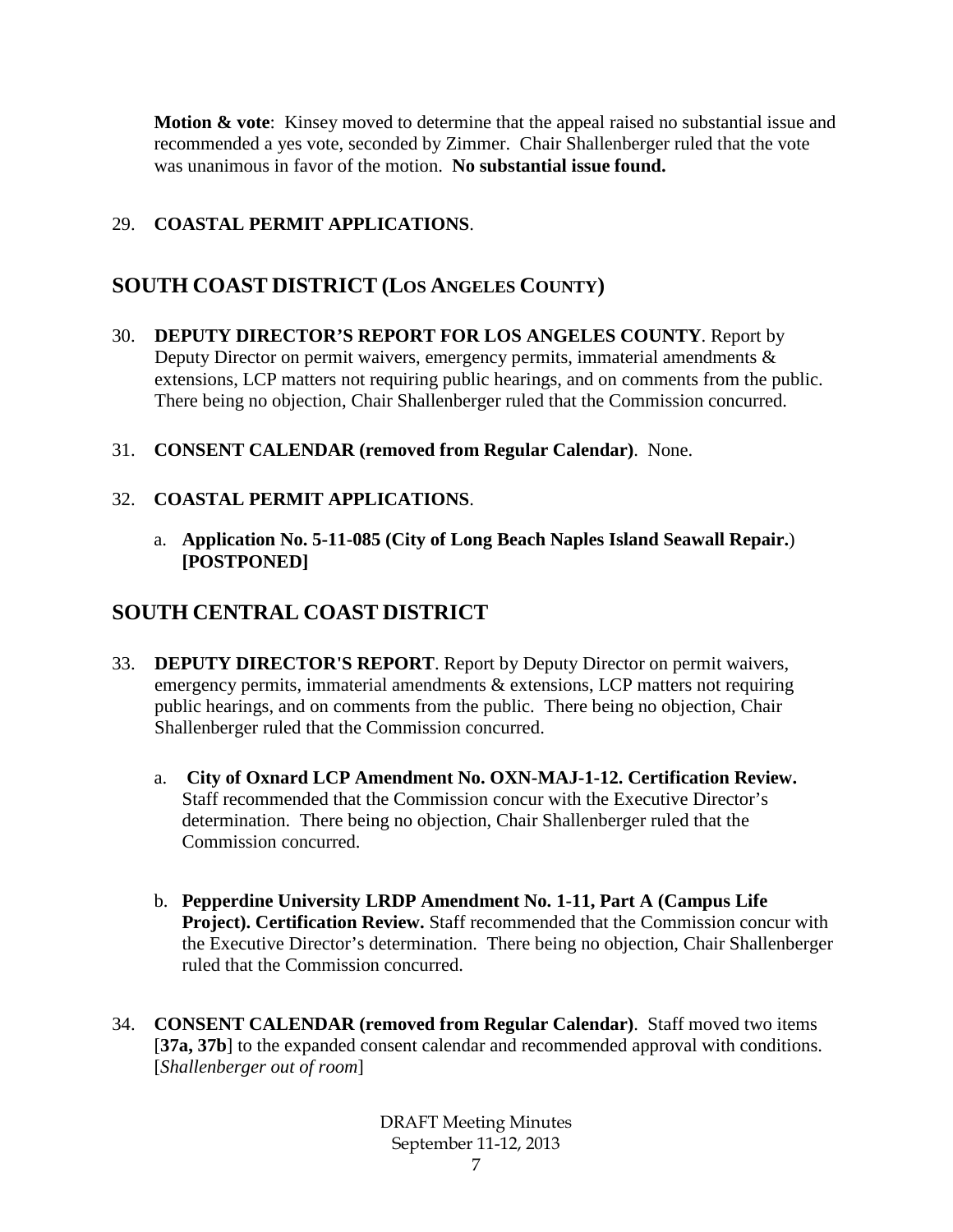**Motion & vote**: Brennan moved to approve pursuant to the staff recommendation and recommended a yes vote, seconded by McClure. Vice Chair Kinsey ruled that the vote was unanimous in favor of the motion. **Approved with conditions.**

#### 35. **LOCAL COASTAL PROGRAMS (LCPs)** [*Shallenberger returned*]

a. **City of San Buenaventura LCP Amendment No. SBV-MAJ-2-12. Time Extension.**  Staff recommended approval.

**Motion & vote:** Brennan moved to grant the time extension pursuant to the staff recommendation and recommended a yes vote, seconded by Kinsey. Chair Shallenberger ruled that the vote was unanimous in favor of the motion. **Approved**.

## 36. **LONG RANGE DEVELOPMENT PLAN**.

a. **Pepperdine University LRDP Amendment No. 1-11, Part B (Night Lighting and Use of Marie Canyon Sports Field). [POSTPONED]**

## 37. **COASTAL PERMIT APPLICATIONS**.

- a. **Application No. 4-12-020 (Hoff**, Los Angeles Co.) Moved by staff to the expanded consent calendar. **Approved with conditions**.
- b. **Application No. 4-13-020 (Santa Monica Mountains Restoration Trust & Los Angeles County Parks Department,** Los Angeles Co.) Moved by staff to the expanded consent calendar. **Approved with conditions**.
- c. **Application No. 4-13-0401 (Rydings,** Los Angeles Co.) Staff recommended approval with conditions.

**Motion & vote:** Brennan moved to approve pursuant to the staff recommendation and recommended a yes vote, seconded by McClure. The roll call vote was 8 in favor (Groom, Kinsey, McClure, Mitchell, Vargas, Cox, Faustinos, Brennan) and 2 opposed (Zimmer, Shallenberger). **Approved with conditions.**

## **STATEWIDE**

38. **APPROVAL OF MINUTES**. Minutes of April 10-12, 2013 were approved.

**Motion & vote**: Brennan moved to approve the minutes and recommended a yes vote, seconded by Kinsey. Chair Shallenberger ruled that the vote was unanimous in favor of the motion. **Approved**.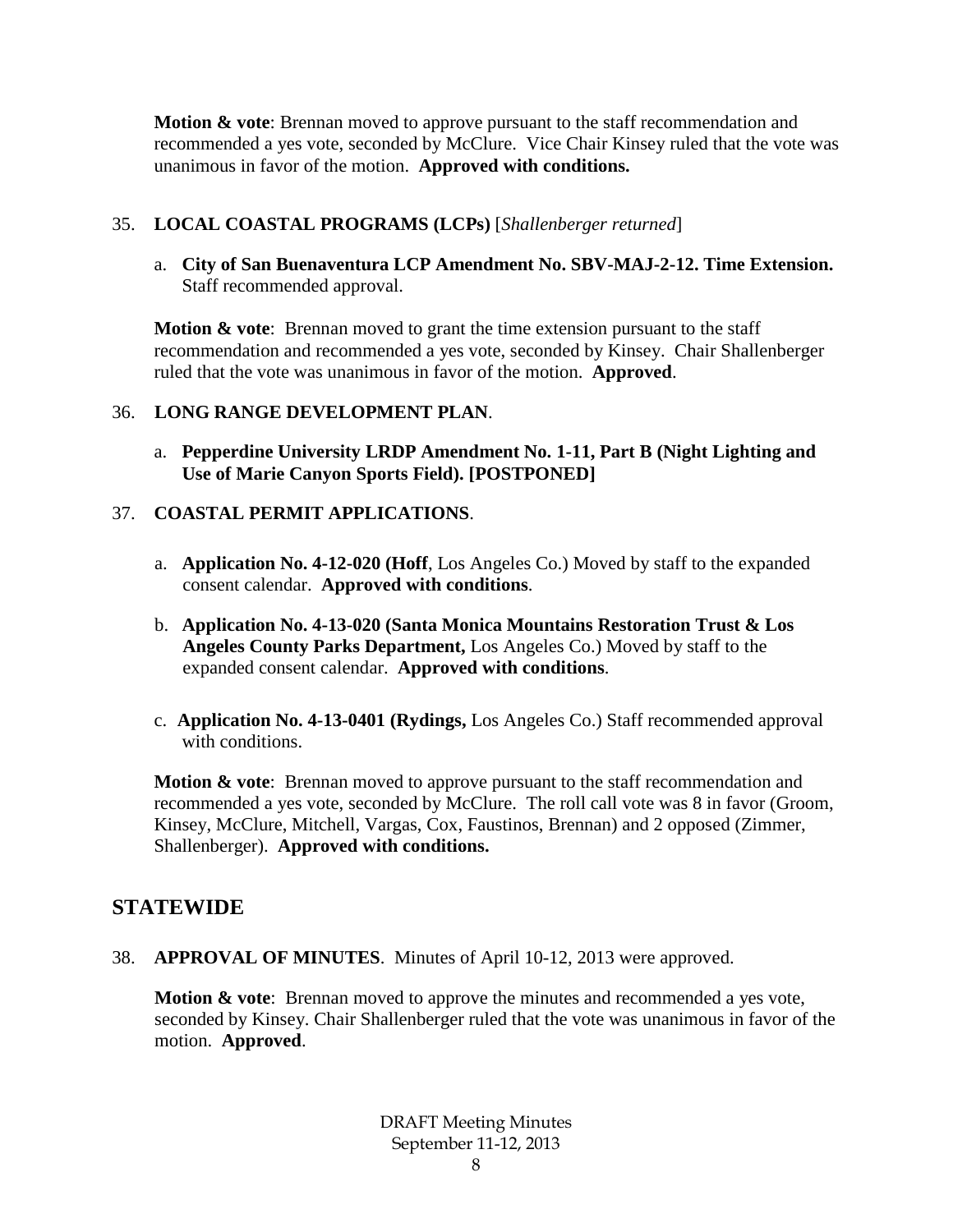- 39. **COMMISSIONERS' REPORTS**. Information only.
- 40. **CONSERVANCY REPORT**. Information only.
- 41. **SANTA MONICA MOUNTAINS CONSERVANCY REPORT**. Information only.
- 42. **SANTA MONICA BAY RESTORATION REPORT**. Information only.
- 43. **DEPUTY ATTORNEY GENERAL'S REPORT**. Information only.
- 44. **EXECUTIVE DIRECTOR'S REPORT** including reports and possible Commission action on legislation and water quality.
	- a. **Public Education Grant Program.** Staff recommended approval.

**Motion & vote:** Brennan moved to approve pursuant to the staff recommendation and recommended a yes vote, seconded by Mitchell. Chair Shallenberger ruled that the vote was unanimous in favor of the motion. **Approved**.

b. **Public Education Grant Program.** Staff recommended approval.

**Motion & vote:** Brennan moved to approve pursuant to the staff recommendation and recommended a yes vote, seconded by Kinsey. Chair Shallenberger ruled that the vote was unanimous in favor of the motion. **Approved**.

- c. **Legislation.** Legislative report and possible Commission action.
- d. **Interagency Agreement.** Staff recommended approval of the Interagency Agreement.

**Motion & vote**: Brennan moved to approve pursuant to the staff recommendation and recommended a yes vote, seconded by Kinsey. Chair Shallenberger ruled that the vote was unanimous in favor of the motion. **Approved**.

d. **Agreement.** Agreement between the **California Coastal Commission and Tridec Technologies, LLC.** Staff recommended approval of the agreement.

**Motion & vote:** Brennan moved to approve pursuant to the staff recommendation and recommended a yes vote, seconded by Kinsey. Chair Shallenberger ruled that the vote was unanimous in favor of the motion. **Approved**.

#### **Report of Closed Session.**

*Allen v. Radosevich*- The Commission received litigation information and advice. *City of Malibu v. CCC*- The Commission received litigation information. *Fiery et al v. Dept. of Fish & Game*- The Commission received litigation information.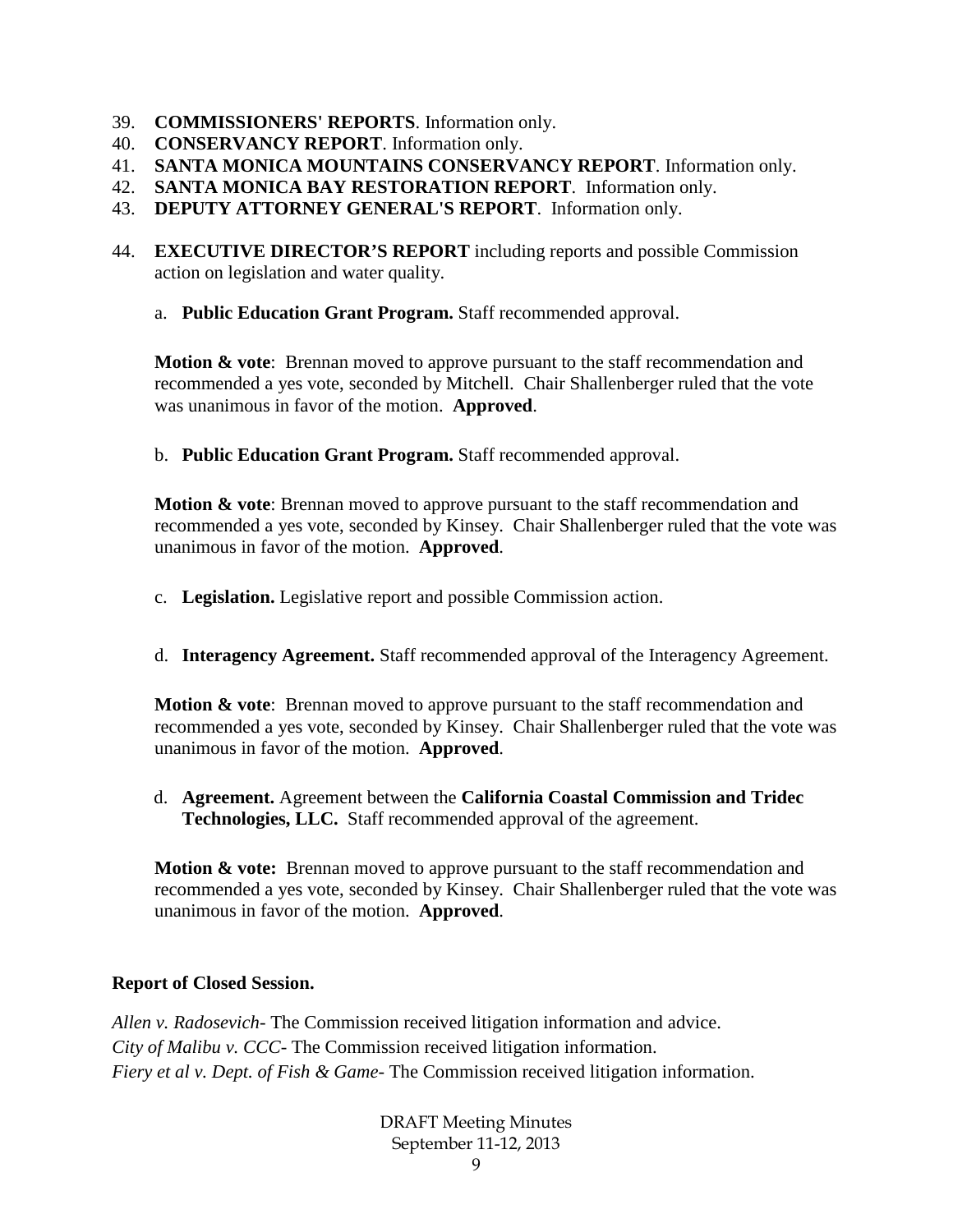*Hagopian et al v. State of California*- The Commission received litigation information. *Pacific Shores Property Owners Association et al v. Dept. of Fish & Game et al*- The Commission received litigation information and gave direction. *Tolowa Nations et al v. Dept. of Fish & Game et al*- The Commission received litigation

information and advice.

*VanNess v. Port San Luis Harbor District et al*- The Commission received litigation information.

The Commission recessed for the day at 4:45 p.m.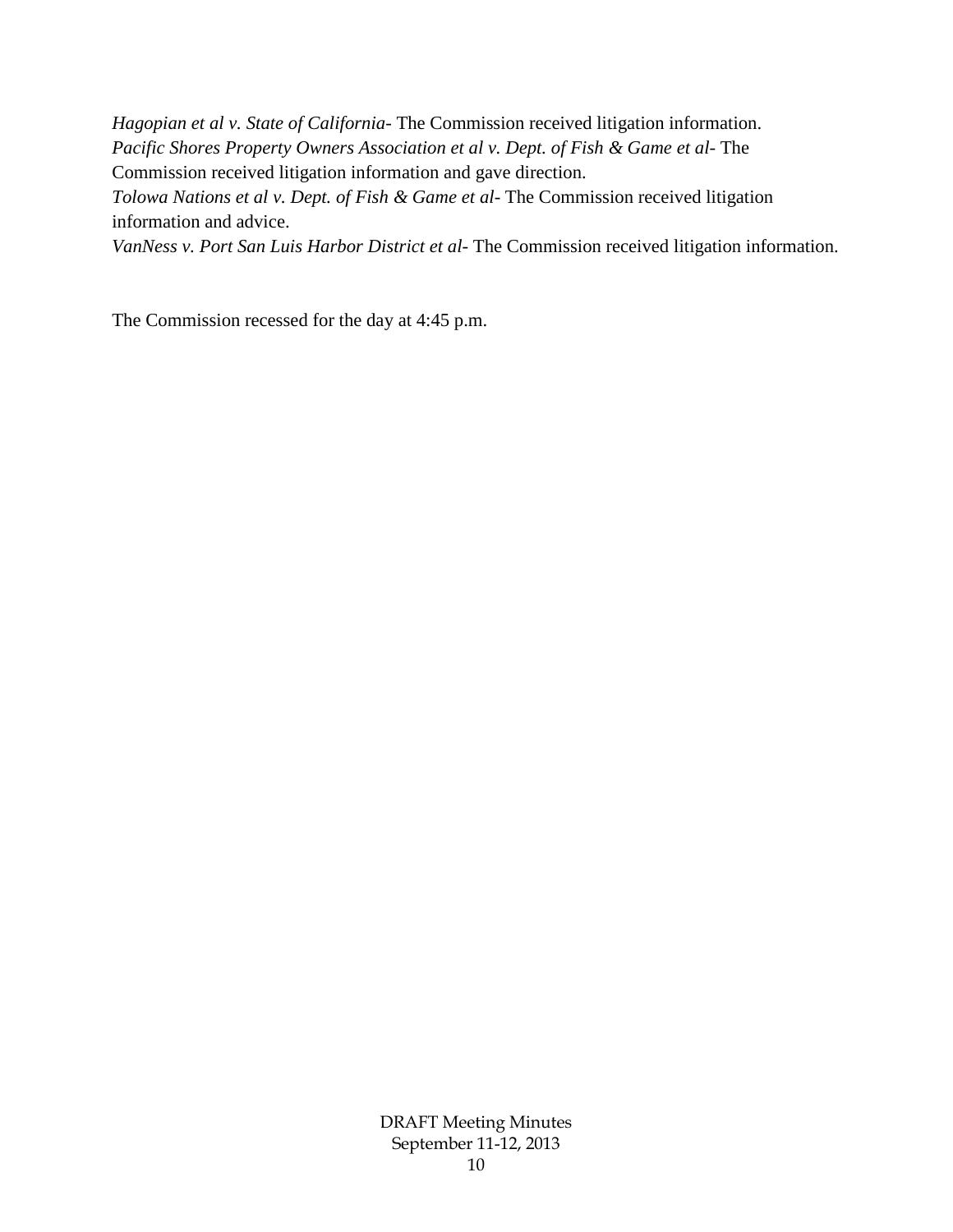## **THURSDAY, SEPTEMBER 12, 2013**

- 1. **CALL TO ORDER**. The meeting of the California Coastal Commission was called to order at 8:30 a.m. by Chair Shallenberger.
- 2. **ROLL CALL**. Present: Chair Shallenberger, Vice Chair Kinsey, Faustinos (alternate), Brennan, Duclos (alternate), Groom, McClure, Mitchell, Zimmer. Vargas arrived at 9:15a.m.; Absent: Cox.

## 3. **AGENDA CHANGES.**

4. **GENERAL PUBLIC COMMENT**. Members of the public addressed the Commission on various issues affecting the coast.

## **NORTH COAST DISTRICT**

- 5. **DEPUTY DIRECTOR'S REPORT**. Report by Deputy Director on permit waivers, emergency permits, immaterial amendments & extensions, LCP matters not requiring public hearings, and on comments from the public. There being no objection, Chair Shallenberger ruled that the Commission concurred.
- 6. **CONSENT CALENDAR (removed from Regular Calendar)**. Staff moved one item [**9c**] to the expanded consent calendar and recommended approval with conditions.

**Motion & vote**: Kinsey moved to approve pursuant to the staff recommendation and recommended a yes vote, seconded by Brennan. Chair Shallenberger ruled that the vote was unanimous in favor of the motion. **Approved with conditions**.

## 7. **LOCAL COASTAL PROGRAMS (LCPs)**

a. **City of Trinidad LCP Amendment No. LCP-1-TRN-13-205-2 (Vacation Dwelling Units). [POSTPONED]**

#### 8. **NEW APPEALS**.

a. **Appeal No. A-1-TRN-13-007 (Morgan,** Trinidad) **[POSTPONED]**

## 9. **COASTAL PERMIT APPLICATIONS**.

a. **Application No. 1-12-017 (California Department of Transportation,** Mendocino Co.) Staff recommended approval with conditions.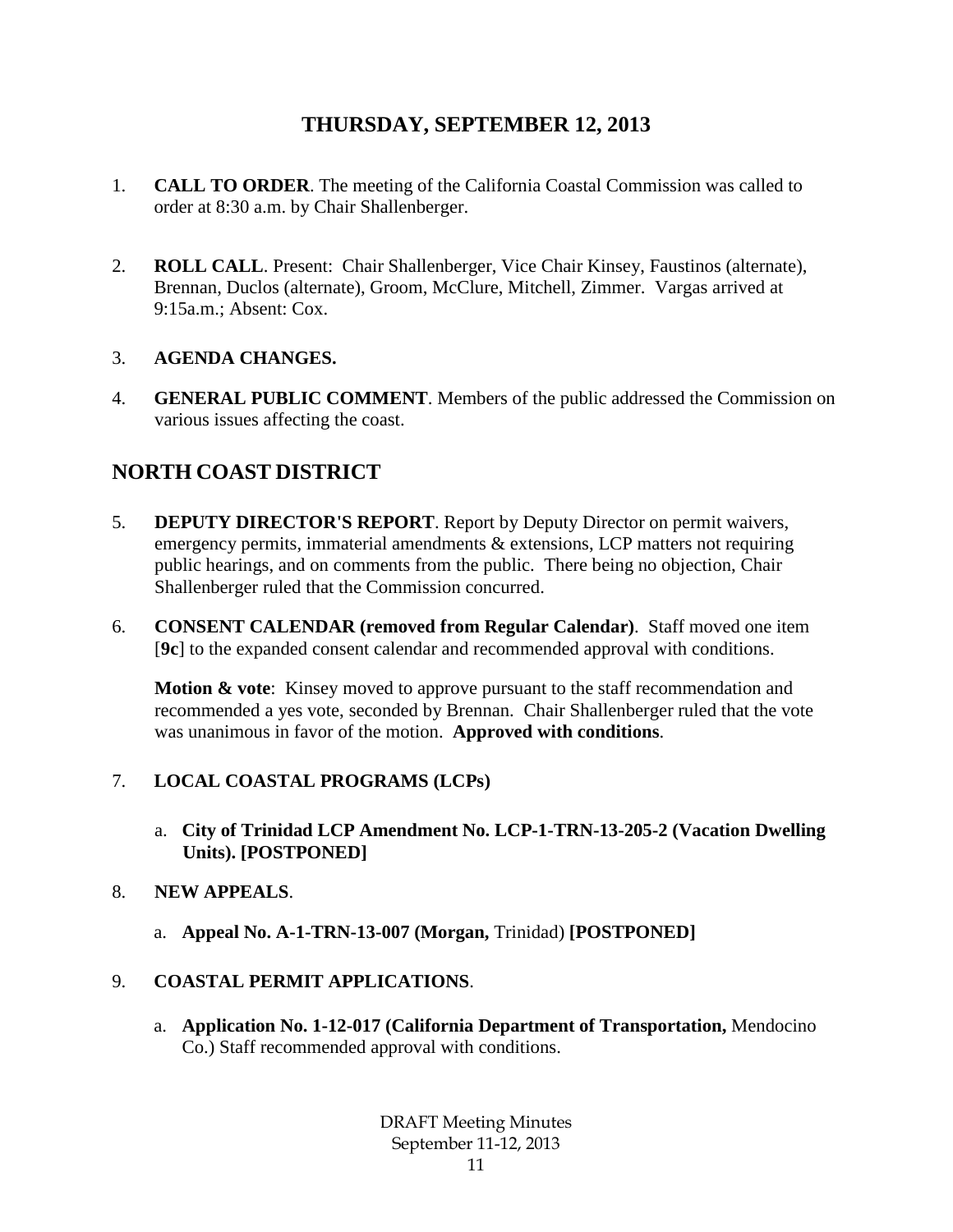**Motion & vote:** Kinsey moved to approve pursuant to the staff recommendation and recommended a yes vote, seconded by Brennan. Chair Shallenberger ruled that the vote was unanimous in favor of the motion. **Approved**.

b. **Application No. 1-13-009 (Border Coast Regional Airport Authority,** Del Norte Co.) Staff recommended approval with conditions.

**Motion & vote:** McClure moved to approve pursuant to the staff recommendation and recommended a yes vote, seconded by Brennan. Chair Shallenberger ruled that the vote was unanimous in favor of the motion. **Approved**.

- c. **Application No. 1-13-010 (Nylander,** Humboldt Co.) Moved by staff to the expanded consent calendar. **Approved with conditions**.
- d. **Appeal No. A-1-MEN-10-015 (Bethel & Hupp,** Mendocino Co.) Staff recommended approval with conditions.

**Motion & vote:** McClure moved to approve pursuant to the staff recommendation and recommended a yes vote, seconded by Zimmer. Chair Shallenberger ruled that the vote was unanimous in favor of the motion. **Approved.**

#### **Report of Closed Session.**

*Security National Guaranty v. State of California* – The Commission received litigation information and advice and gave direction.

## **ENERGY, OCEAN RESOURCES AND FEDERAL CONSISTENCY**

- 10. **ENERGY, OCEAN RESOURCES and FEDERAL CONSISTENCY**. Report by the Deputy Director on permit waivers, emergency permits, immaterial amendments & extensions, negative determinations, matters not requiring public hearings, and status report on offshore oil  $\&$  gas exploration  $\&$  development. There being no objection, Chair Shallenberger ruled that the Commission concurred.
- 11. **CONSENT CALENDAR (removed from Regular Calendar)**. Staff moved one item [**12c**] to the expanded consent calendar and recommended approval with conditions.

**Motion & vote:** Brennan moved to approve pursuant to the staff recommendation and recommended a yes vote, seconded by Zimmer. Chair Shallenberger ruled that the vote was unanimous in favor of the motion. **Concurred**.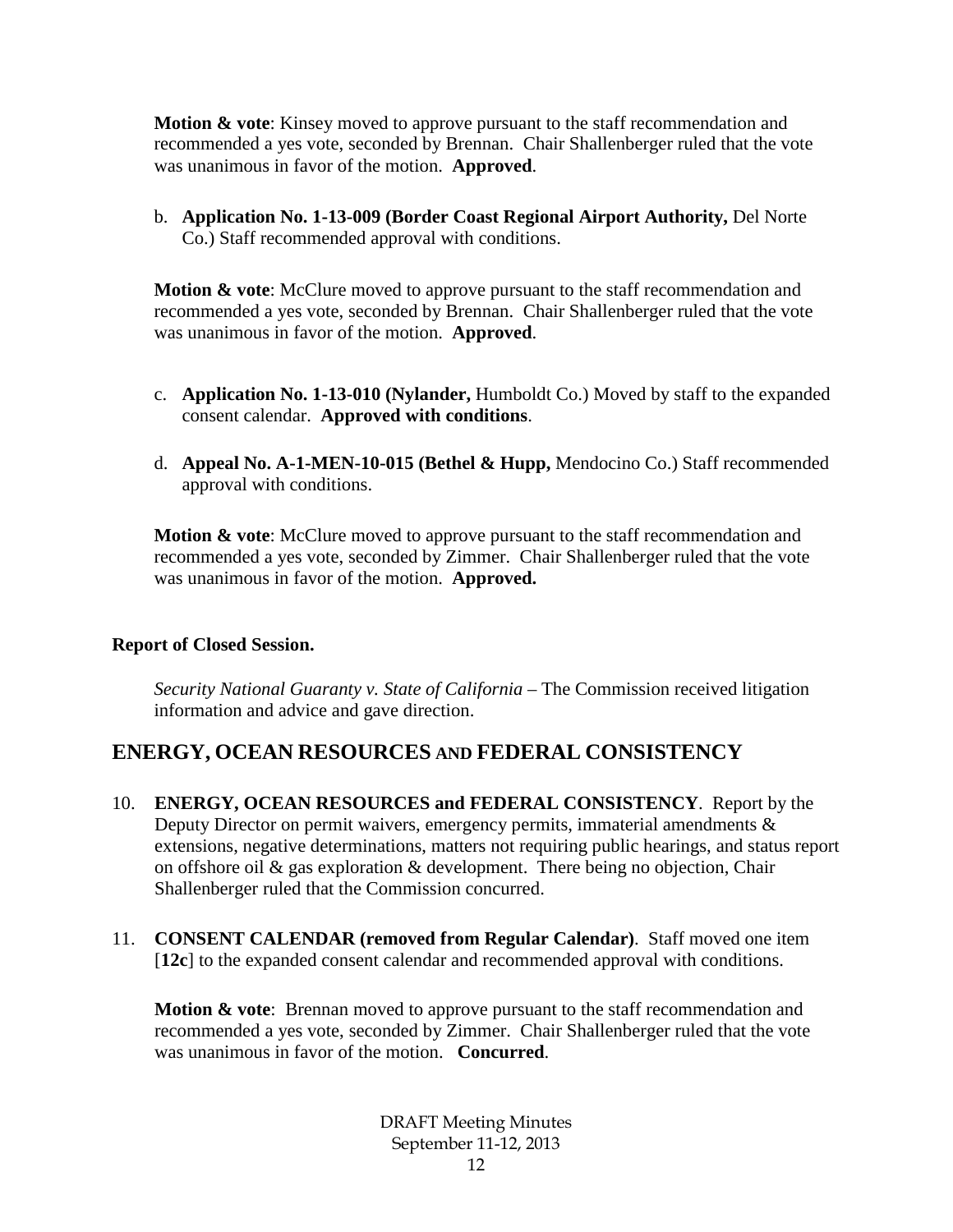#### 12. **FEDERAL CONSISTENCY.**

a. **CC-016-13 (Caltrans,** Eureka) Staff recommended objection to the consistency certification.

**Motion**: McClure moved to concur that the project is consistent and recommended a yes vote, seconded by Zimmer.

**Amending motion & vote**: Vargas moved to add a condition requiring inclusion of a class 1 bicycle and pedestrian trail or lane in the project and recommended a yes vote, seconded by McClure. Chair Shallenberger ruled that the vote was unanimous in favor of the motion. **Passed**.

**Amending motion & vote**: Vargas moved to add condition to require Caltrans to develop and submit a plan to remove billboards and overhead infrastructure to the maximum extent feasible in the entire project corridor and recommended a yes vote, seconded by McClure. Chair Shallenberger ruled that the vote was unanimous in favor of the motion. **Passed**.

**Amending motion & vote**: Zimmer moved to add a condition to require Caltrans to complete a sea-level rise and vulnerability adaptation analysis for this corridor prior to submittal of a coastal development permit and recommended a yes vote, seconded by McClure. Chair Shallenberger ruled that the vote was unanimous in favor of the motion. **Passed**.

**Amending motion & vote:** McClure moved to add a condition to require Caltrans to submit a wetland plan in connection with its coastal development permit application in accordance with the specifications on the last page of the staff report and recommended a yes vote, seconded by Zimmer. Chair Shallenberger ruled that the vote was unanimous in favor of the motion. **Passed.**

**Vote on main motion:** The roll call vote was 9 in favor (Faustinos, Brennan, Duclos, Groom, Kinsey, McClure, Mitchell, Vargas, Zimmer) and 1 opposed (Shallenberger). **Conditionally concurred.**

b. **CD-0201-13 (Bureau of Land Management**, Humboldt Co.) Staff recommended concurrence.

**Motion & vote:** Kinsey moved to concur that the project is fully consistent and recommended a yes vote, seconded by Brennan. Chair Shallenberger ruled that the vote was unanimous in favor of the motion. **Concurred**.

c. **CD-0202-13 (Bureau of Land Management,** Humboldt Co.) Moved by staff to the expanded consent calendar. **Concurred**.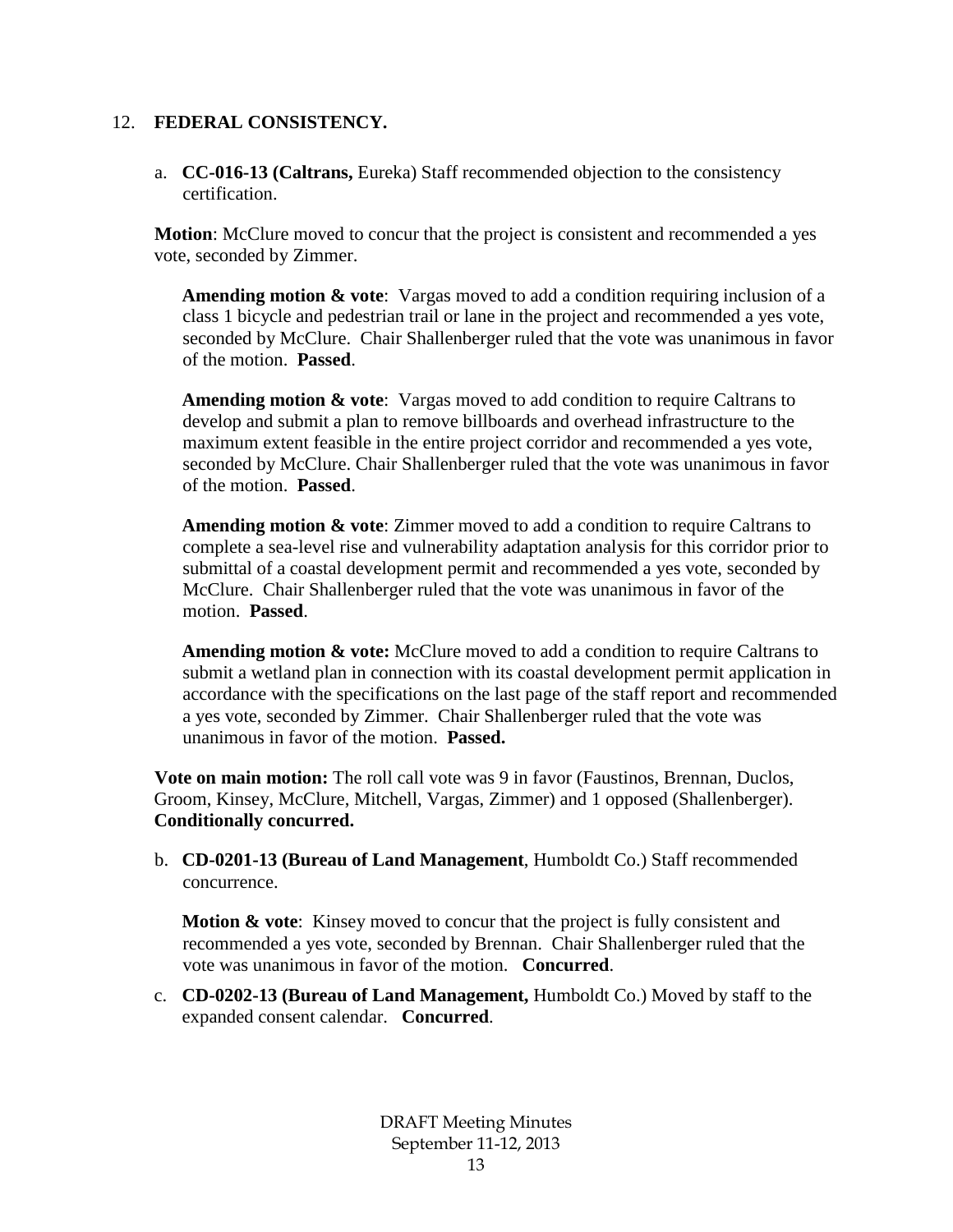There being no old or new business, the meeting of the California Coastal Commission adjourned at 6:30 p.m.

Respectfully submitted,

Charles Lester Executive Director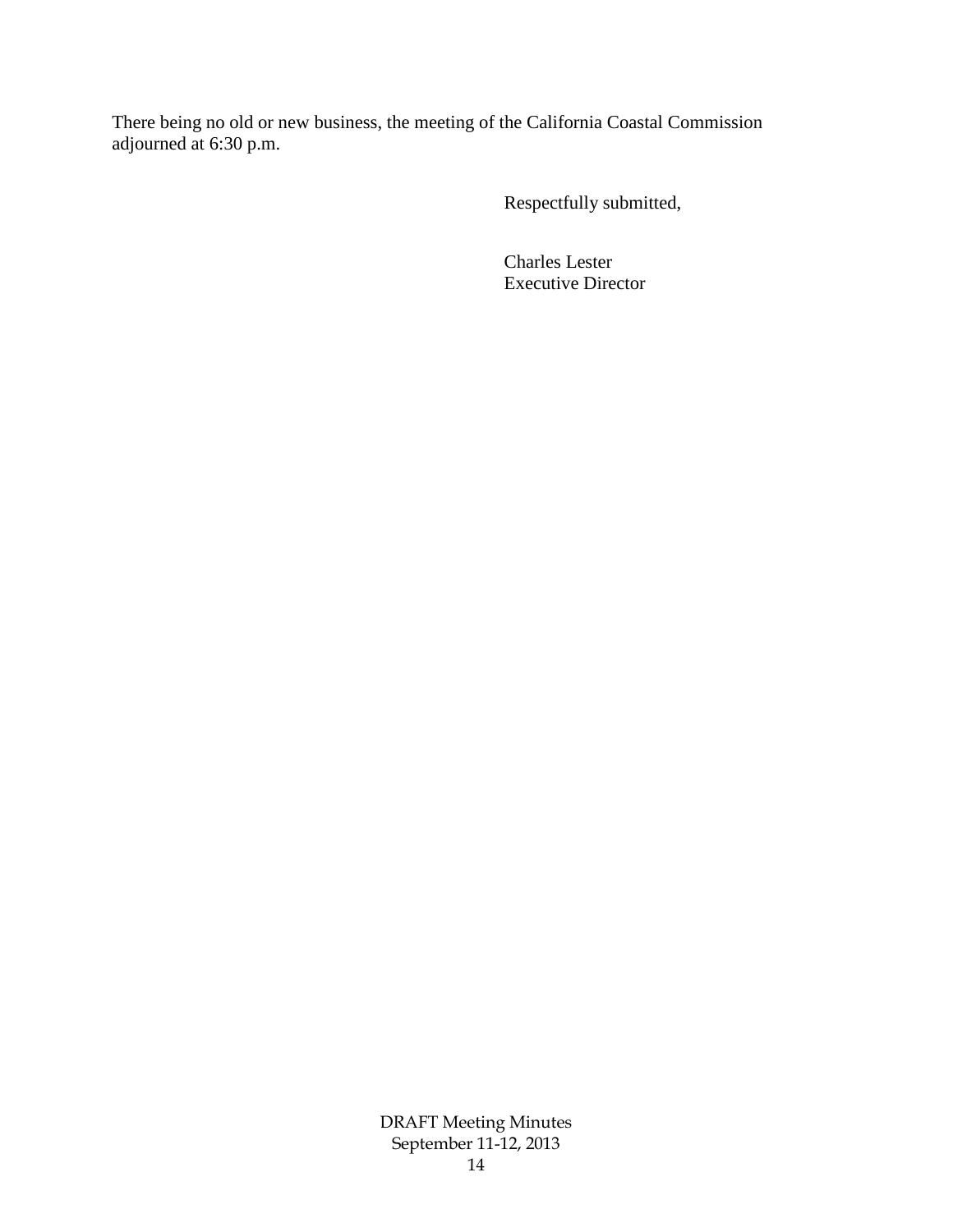#### **CALIFORNIA COASTAL COMMISSION**

45 FREMONT, SUITE 2000 SAN FRANCISCO, CA 94105- 2219 VOICE (415) 904- 5200 FAX ( 415) 904- 5400 TDD (415) 597-5885



- DATE: March 26, 2014 TO: Coastal Commissioners FROM: Charles Lester, Executive Director
- SUBJECT: **DRAFT MINUTES of MEETING of NOVEMBER 13-15, 2013** City of Newport Beach 100 Civic Center Drive Newport Beach, CA 92660

## **WEDNESDAY, NOVEMBER 13, 2013**

- 1. **CALL TO ORDER**. The meeting of the California Coastal Commission was called to order by Chair Shallenberger at 8:00 a.m.
- 2. **ROLL CALL**. Present: Chair Shallenberger, Bochco, Cox, Groom, McClure, Mitchell, Vargas, Zimmer. Brennan and Kinsey arrived at 8:15 a.m. Garcia arrived at 8:45 a.m. Non-voting: Jones and Beland. Absent: None.

#### 3. **AGENDA CHANGES**

4. **GENERAL PUBLIC COMMENT**. Members of the public addressed the Commission on various issues affecting the coast.

## **NORTH COAST DISTRICT**

- 5. **CONSENT CALENDAR**. Staff recommended that the Commission approve the consent calendar with conditions.
	- a. **Application No. 1-12-001 (Romney,** Humboldt Co.)

**Motion & vote:** Brennan moved to approve the consent calendar pursuant to the staff recommendation and recommended a yes vote, seconded by Bochco. Chair Shallenberger ruled that the vote was unanimous in favor of the motion. **Approved with conditions**.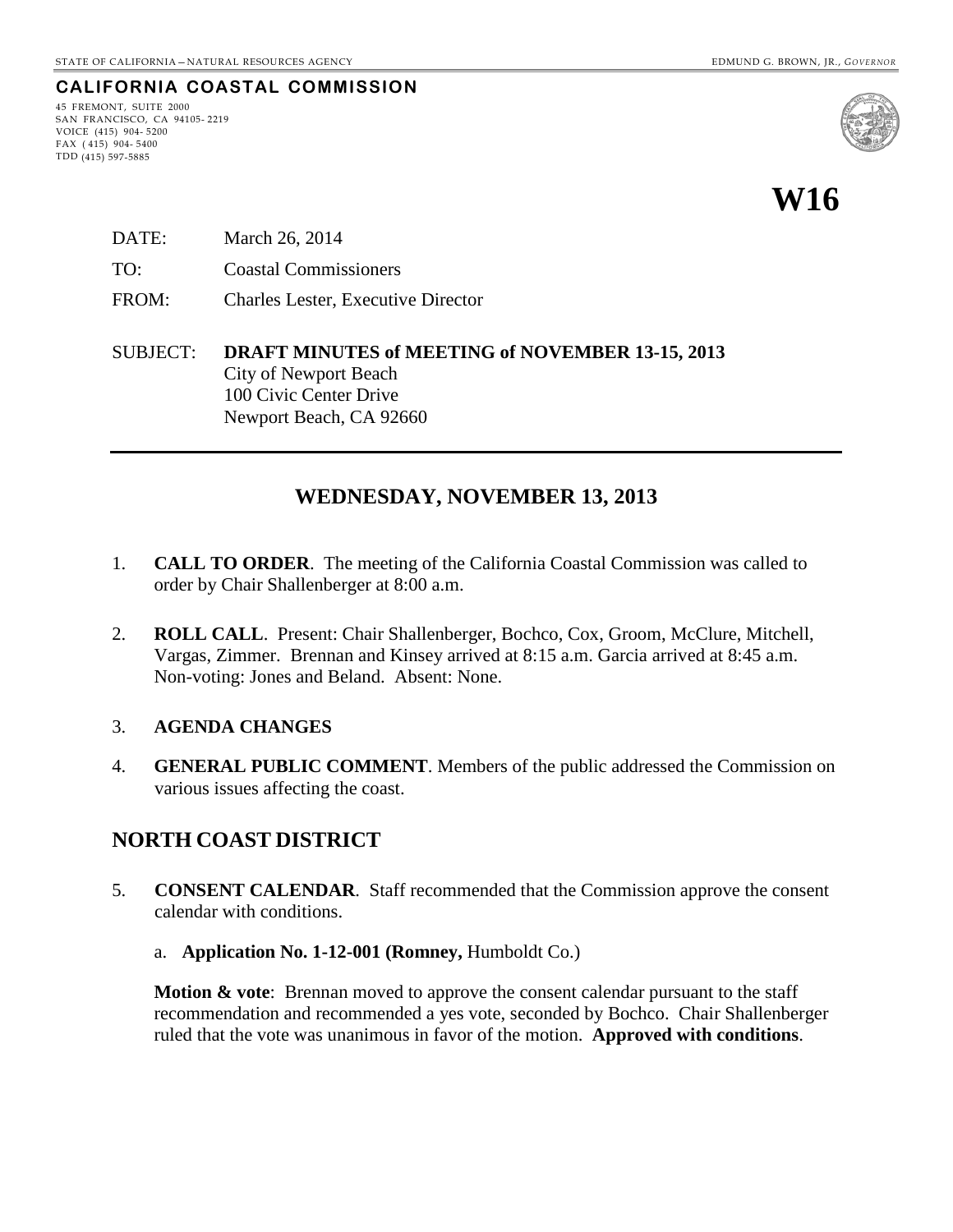## **SAN DIEGO COAST DISTRICT**

- 6. **ADMINISTRATIVE CALENDAR**. Staff recommended that the Commission concur with the Executive Director's determination. There being no objection, Chair Shallenberger ruled that the Commission concurred.
	- a. **Application No. 6-13-0643 (AT&T,** San Diego)

## **NORTH CENTRAL COAST DISTRICT**

7. **DEPUTY DIRECTOR'S REPORT**. Report by Deputy Director on permit waivers, emergency permits, immaterial amendments & extensions, LCP matters not requiring public hearings, and on comments from the public. There being no objection, Chair Shallenberger ruled the Commission concurred.

## **CENTRAL COAST DISTRICT**

- 8. **DEPUTY DIRECTOR'S REPORT**. Report by Deputy Director on permit waivers, emergency permits, immaterial amendments & extensions, LCP matters not requiring public hearings, and on comments from the public. There being no objection, Chair Shallenberger ruled that the Commission concurred.
- 9. **CONSENT CALENDAR (removed from Regular Calendar)**. None.

## 10. **LOCAL COASTAL PROGRAMS (LCPs).**

a. **San Luis Obispo County LCP Amendment No. SLO-1-12 (Vacation Rentals).** Staff recommended approval as submitted.

**Motion & vote:** Cox moved to approve the Land Use Plan amendment as submitted and recommended a yes vote, seconded by Brennan. Chair Shallenberger ruled that the vote was unanimous in favor of the motion. **Approved as submitted.**

#### 11. **NEW APPEALS.**

a. **Appeal No. A-3-SLO-13-013 (Graham Vacation Rental**, San Luis Obispo Co.) Staff recommended that the Commission determine that the appeal raised no substantial issue.

**Motion & vote**: Bochco moved to determine that the appeal raised no substantial issue on the grounds on which the appeal was filed and recommended a yes vote, seconded by Brennan. Chair Shallenberger ruled that the vote was unanimous in favor of the motion. **No Substantial Issue found.**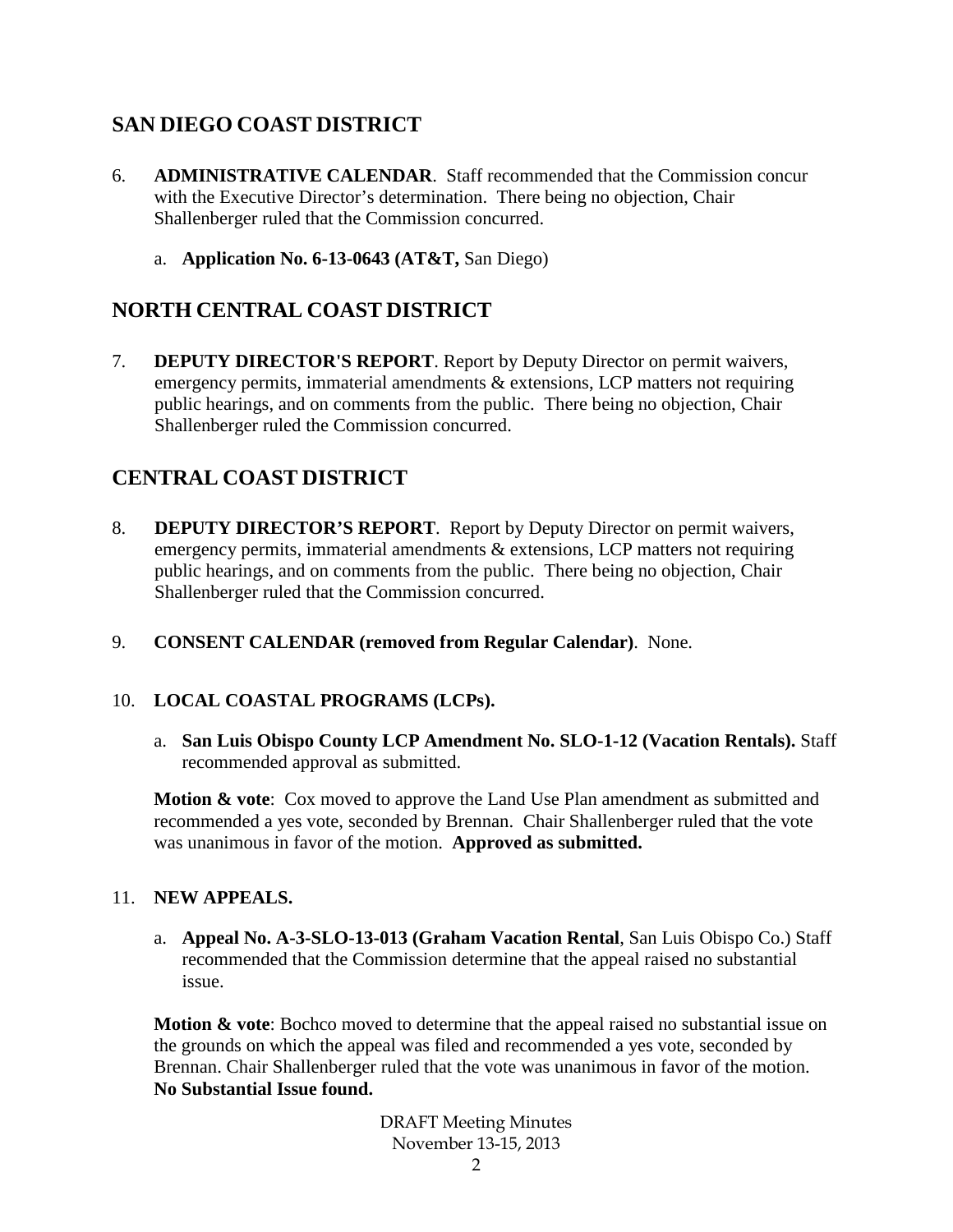## **NORTH COAST DISTRICT**

- 12. **DEPUTY DIRECTOR'S REPORT**. Report by Deputy Director on permit waivers, emergency permits, immaterial amendments & extensions, LCP matters not requiring public hearings, and on comments from the public. There being no objection, Chair Shallenberger ruled the Commission concurred.
- 13. **CONSENT CALENDAR (removed from Regular Calendar)**. Staff moved one item [15a] to the expanded consent calendar and recommended approval with conditions.

**Motion & vote:** Brennan moved to approve the consent calendar pursuant to the staff recommendation and recommended a yes vote, seconded by Cox. Chair Shallenberger ruled that the vote was unanimous in favor of the motion. **Approved with conditions.**

#### 14. **NEW APPEALS**.

a. **Appeal No. A-1-MEN-13-0241 (California Department of Parks & Recreation (DPR),** Mendocino Co.) Staff recommended that the Commission determine that the appeal raised no substantial issue.

**Motion & vote**: McClure moved to determine that the appeal raised no substantial issue on the grounds on which the appeal was filed and recommended a yes vote, seconded by Brennan. Chair Shallenberger ruled that the vote was unanimous in favor of the motion. **No Substantial Issue found.**

#### 15. **COASTAL PERMIT APPLICATIONS**.

a. **Application No. 1-12-029 (Crescent City Harbor District**, Del Norte Co.) Moved by staff to the expanded consent calendar. **Approved with conditions.**

## **ENERGY, OCEAN RESOURCES AND FEDERAL CONSISTENCY**

16. **ENERGY, OCEAN RESOURCES and FEDERAL CONSISTENCY**. Report by the Deputy Director on permit waivers, emergency permits, immaterial amendments  $\&$ extensions, negative determinations, matters not requiring public hearings, and status report on offshore oil & gas exploration & development. There being no objection, Chair Shallenberger ruled that the Commission concurred.

#### 17. **CONSENT CALENDAR (removed from Regular Calendar)**. None.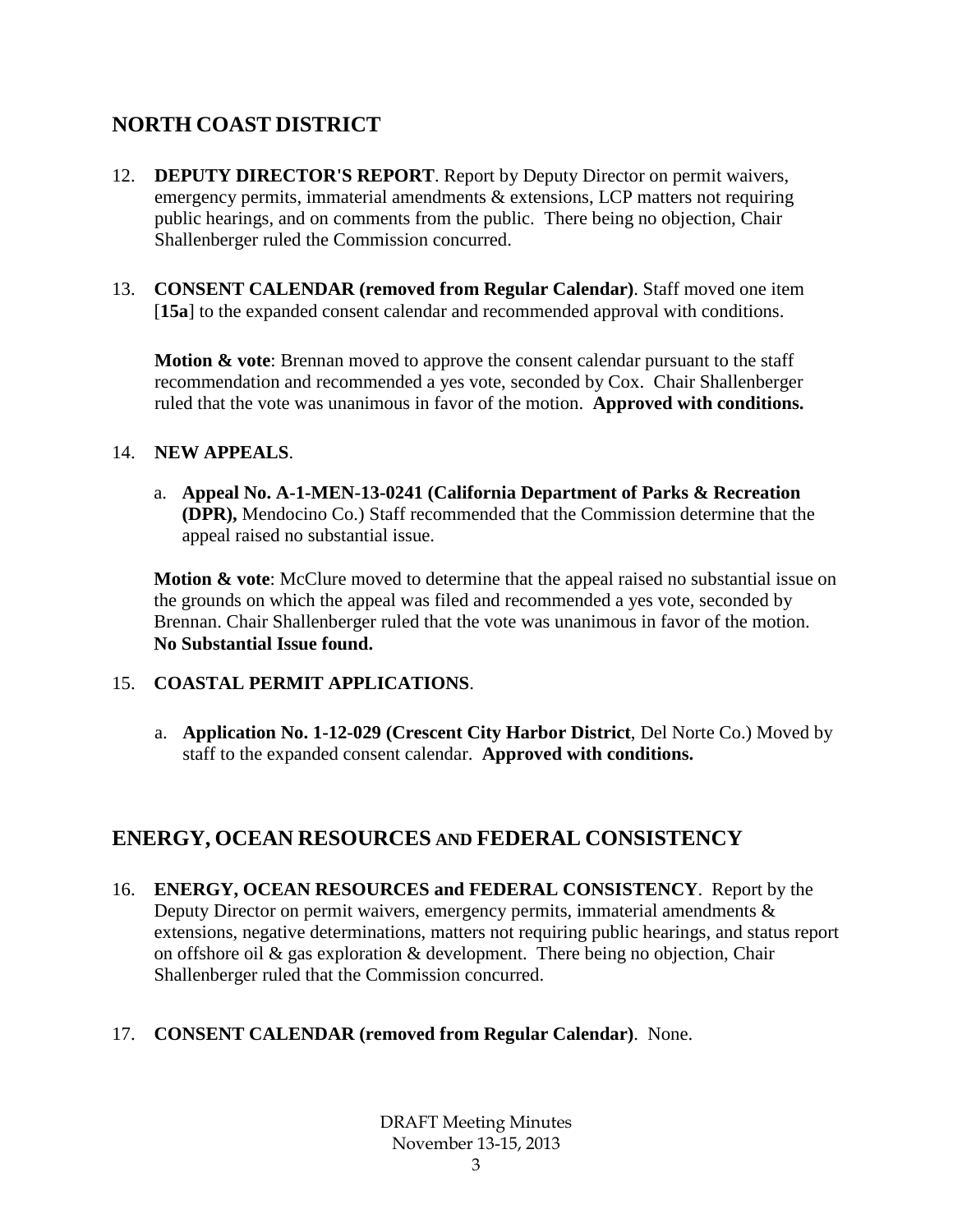#### 18. **LOCAL COASTAL PROGRAMS (LCPs)**

a. **Santa Barbara County LCP Amendment No. LCP-4-STB-13-0215-2 (Public Utilities Natural Gas Storage).** Staff recommended approval as submitted.

**Motion & vote**: Brennan moved to reject the Implementation Plan as submitted and recommended a no vote, seconded by Zimmer. Chair Shallenberger ruled that the vote was unanimous in opposition to the motion. **Approved as submitted**.

#### 19. **NEW APPEALS**.

a. **Appeal No. A-5-HNB-10-225 (Poseidon Water,** Huntington Beach) Staff recommended approval with conditions. Hearing combined with item 20a.

**Motion**: Bochco moved to approve pursuant to the staff recommendation and recommended a yes vote, seconded by Zimmer.

**Motion & vote**: McClure moved to continue the matter and recommended a yes vote, seconded by Brennan (second by Brennan withdrawn), seconded by Cox. Chair Shallenberger ruled that the vote was unanimous in favor of the motion. **Continued**.

## 20. **COASTAL PERMIT APPLICATIONS**.

a. **Application No. E-06-007 (Poseidon Water,** Huntington Beach) Withdrawn by applicant.

**LUNCH RECESS**. The Commission recessed for lunch during item 19a at 12:15 p.m. and returned at 1:15 p.m.

## **SAN DIEGO COAST DISTRICT**

- 21. **DEPUTY DIRECTOR'S REPORT**. Report by Deputy Director on permit waivers, emergency permits, immaterial amendments & extensions, LCP matters not requiring public hearings, and on comments from the public. There being no objection, Chair Shallenberger ruled that the Commission concurred.
- 22. **CONSENT CALENDAR (removed from Regular Calendar)**. None.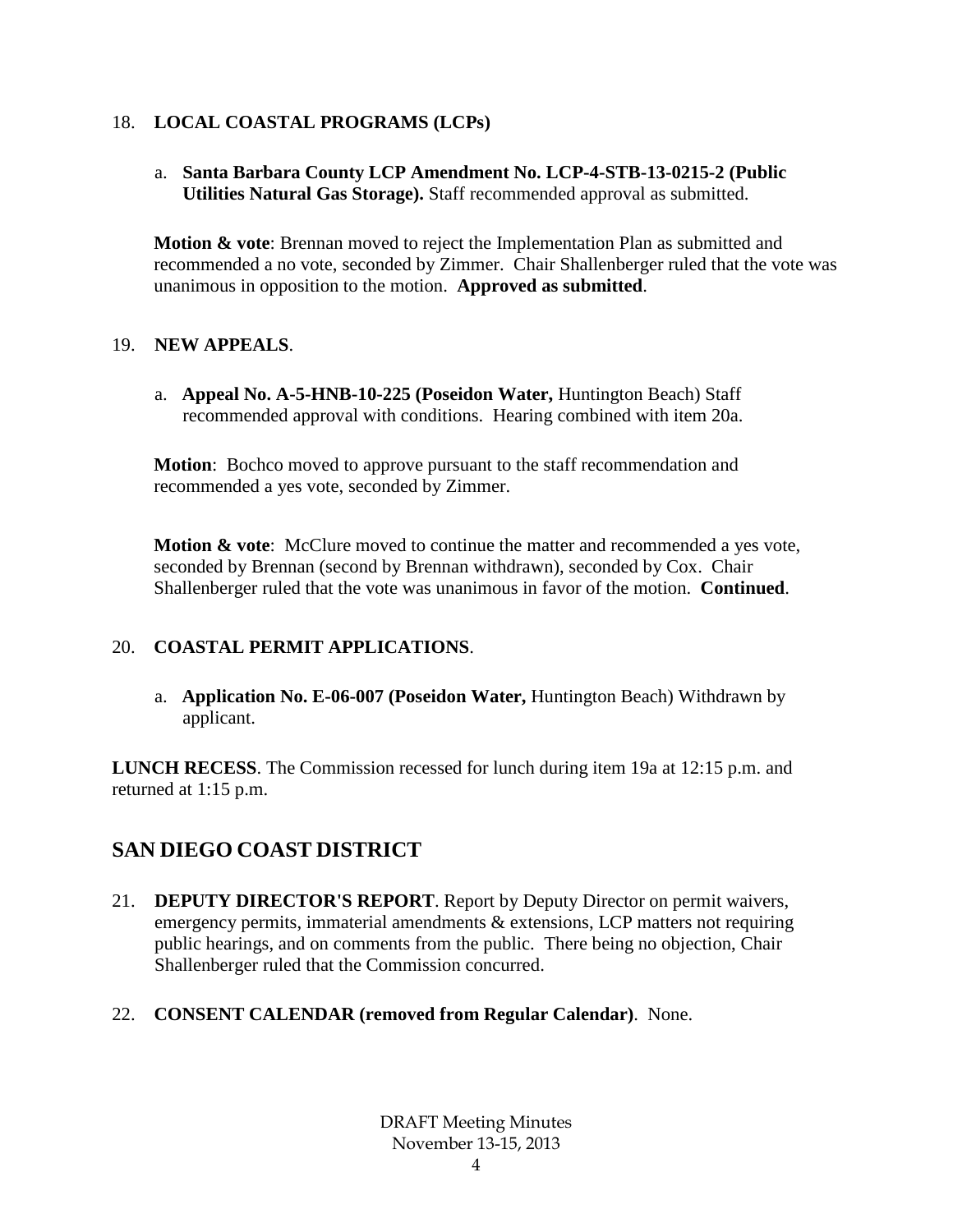#### 23. **COASTAL PERMIT APPLICATIONS**.

[Garcia out of room]

a. **Application No. 6-12-067 (22nd District Agricultural Association,** San Diego) Staff recommended approval with conditions.

**Motion**: Cox moved to approve pursuant to the staff recommendation and recommended a yes vote, seconded by Vargas.

**Amending Motion & vote**: Cox moved to delete Special Condition 1 and Special Condition 11 and add a condition requiring 2 parking studies and recommended a yes vote, seconded by Vargas. The roll call vote was 5 in favor (Cox, Kinsey, McClure, Mitchell, Vargas) and 5 opposed (Bochco, Brennan, Groom, Zimmer, Shallenberger. **Failed**.

**Amending motion & vote**: Cox moved to delete Special Conditions 1 & 11, and add a condition requiring 2 parking studies and limiting the permit to a 10 year period and recommended a yes vote, seconded by Vargas. The roll call vote was 7 in favor (Brennan, Cox, Kinsey, McClure, Mitchell, Vargas, Bochco) and 3 opposed (Groom, Zimmer, Shallenberger). **Passed**.

**Vote on main motion**: The roll call vote was 7 in favor (Brennan, Cox, Kinsey, McClure, Mitchell, Vargas, Bochco) and 3 opposed (Groom, Zimmer, Shallenberger). **Approved with conditions.**

b. **Application No. 6-13-010 (22nd District Agricultural Association,** San Diego) Staff recommended approval with conditions.

**Motion:** Cox moved to approve pursuant to the staff recommendation and recommended a yes vote, seconded by Brennan.

**Amending motion & vote**: Cox moved to revise Special Conditions #4 and #6 to make them consistent with the Commission's action on Application No. 6-12-067 and recommended a yes vote, seconded by McClure. Chair Shallenberger ruled that the vote was unanimous in favor of the motion. **Approved**.

Staff modified recommendation so that monitoring requirement of Special Condition #6 would apply only to major events.

**Vote on the main motion**: Chair Shallenberger ruled that the vote was unanimous in favor of the motion. **Approved with conditions as amended**.

The Commission recessed for the day at 7:55 p.m.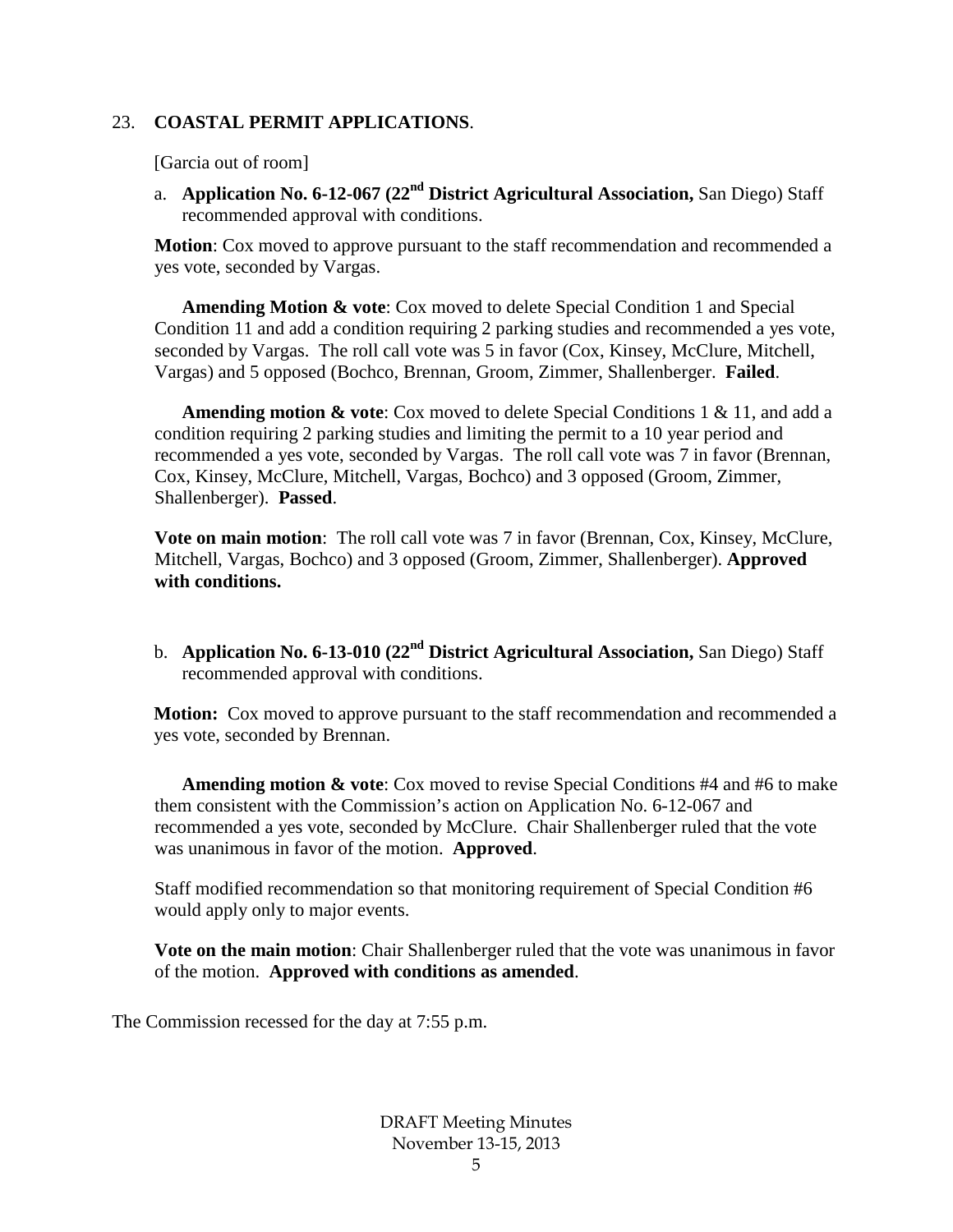## **THURSDAY, NOVEMBER 14, 2013**

- 1. **CALL TO ORDER**. The meeting of the California Coastal Commission was called to order at 8:00 a.m. by Chair Shallenberger.
- 2. **ROLL CALL**. Present: Chair Shallenberger, Vice Chair Kinsey, Bochco, Brennan, Cox, Garcia, Groom, Zimmer. McClure arrived at 8:15am, Mitchell arrived at 8:20am, Vargas arrived at 8:40am. Non-voting: Beland, Jones.

#### 3. **AGENDA CHANGES**

4. **GENERAL PUBLIC COMMENT**. Members of the public addressed the Commission on various issues affecting the coast.

## **ENFORCEMENT**

5. **ENFORCEMENT REPORT**. Report by Chief of Enforcement, Lisa Haage on matters of enforcement.

## **SAN DIEGO COAST DISTRICT**

- 6. **DEPUTY DIRECTOR'S REPORT**. Report by Deputy Director on permit waivers, emergency permits, immaterial amendments & extensions, LCP matters not requiring public hearings, and on comments from the public. There being no objection, Chair Shallenberger ruled that the Commission concurred.
- 7. **CONSENT CALENDAR (removed from Regular Calendar)**. Staff moved one item [13b] to the expanded consent calendar.

**Motion & vote**: Kinsey moved to approve the consent calendar and recommended a yes vote, seconded by Brennan. Chair Shallenberger ruled that the vote was unanimous in favor of the motion. **Approved with conditions**.

#### 8. **LOCAL COASTAL PROGRAMS (LCPs)**

a. **City of Solana Beach LUP Amendment No. SOL-MAJ-1-13 (Coastal Bluff Development)**. Staff recommended denial of the Land Use Plan as submitted and approval with modifications.

**Motion & vote**: Zimmer moved to certify the Land Use Plan as submitted and recommended a no vote, seconded by Cox. Chair Shallenberger ruled that the vote was unanimous in opposition to the motion. **Certification denied**.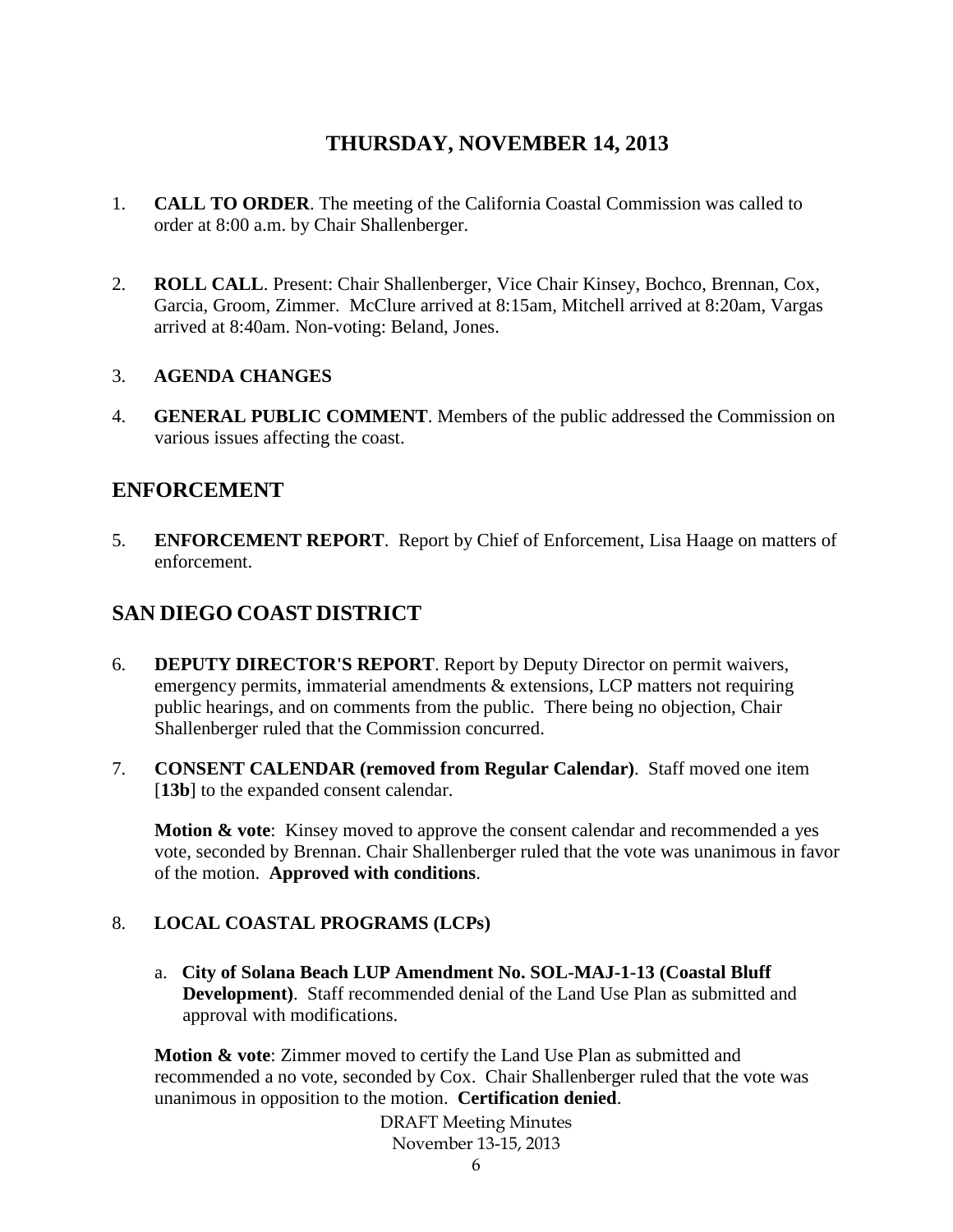**Motion**: Zimmer moved to continue and recommended a yes vote, seconded by Bochco. [**motion withdrawn**]

[*The Commission went into closed session*.]

**REPORT OF CLOSED SESSION:** The Commission received litigation information and advice regarding *Beach & Bluff Conservancy v. CCC* **and** *Steinberg v. CCC.*

**Motion**: Zimmer moved to certify the Land Use Plan if modified as suggested pursuant to the staff recommendation and recommended a yes vote, seconded by Brennan.

**Motion & vote:** Zimmer moved to grant a one-year time extension and recommended a yes vote, seconded by Brennan. Chair Shallenberger ruled that the vote was unanimous in favor of the motion. **Extension granted**.

**Motion & vote**: Zimmer moved to continue the matter and recommended a yes vote, seconded by Kinsey. Chair Shallenberger ruled that the vote was unanimous in favor of the motion. **Continued**.

## **ENERGY, OCEAN RESOURCES AND FEDERAL CONSISTENCY**

9. **ENERGY, OCEAN RESOURCES and FEDERAL CONSISTENCY**. Report by the Deputy Director on permit waivers, emergency permits, immaterial amendments  $\&$ extensions, negative determinations, matters not requiring public hearings, and status report on offshore oil & gas exploration & development. There being no objection, Chair Shallenberger ruled that the Commission concurred.

#### 10. **CONSENT CALENDAR (removed from Regular Calendar)**.

#### 11. **FEDERAL CONSISTENCY.**

a. **CD-0203-13 (U.S. Army Corps of Engineers,** San Diego Co.) Staff recommended concurrence.

**Motion & vote:** Brennan moved to concur that the project is fully consistent and recommended a yes vote, seconded by Bochco. Chair Shallenberger ruled that the vote was unanimous in favor of the motion. **Concurred**.

**LUNCH RECESS**. The Commission recessed for lunch at 12:00 p.m. and held closed session during the lunch recess. The Commission returned at 2:15 p.m.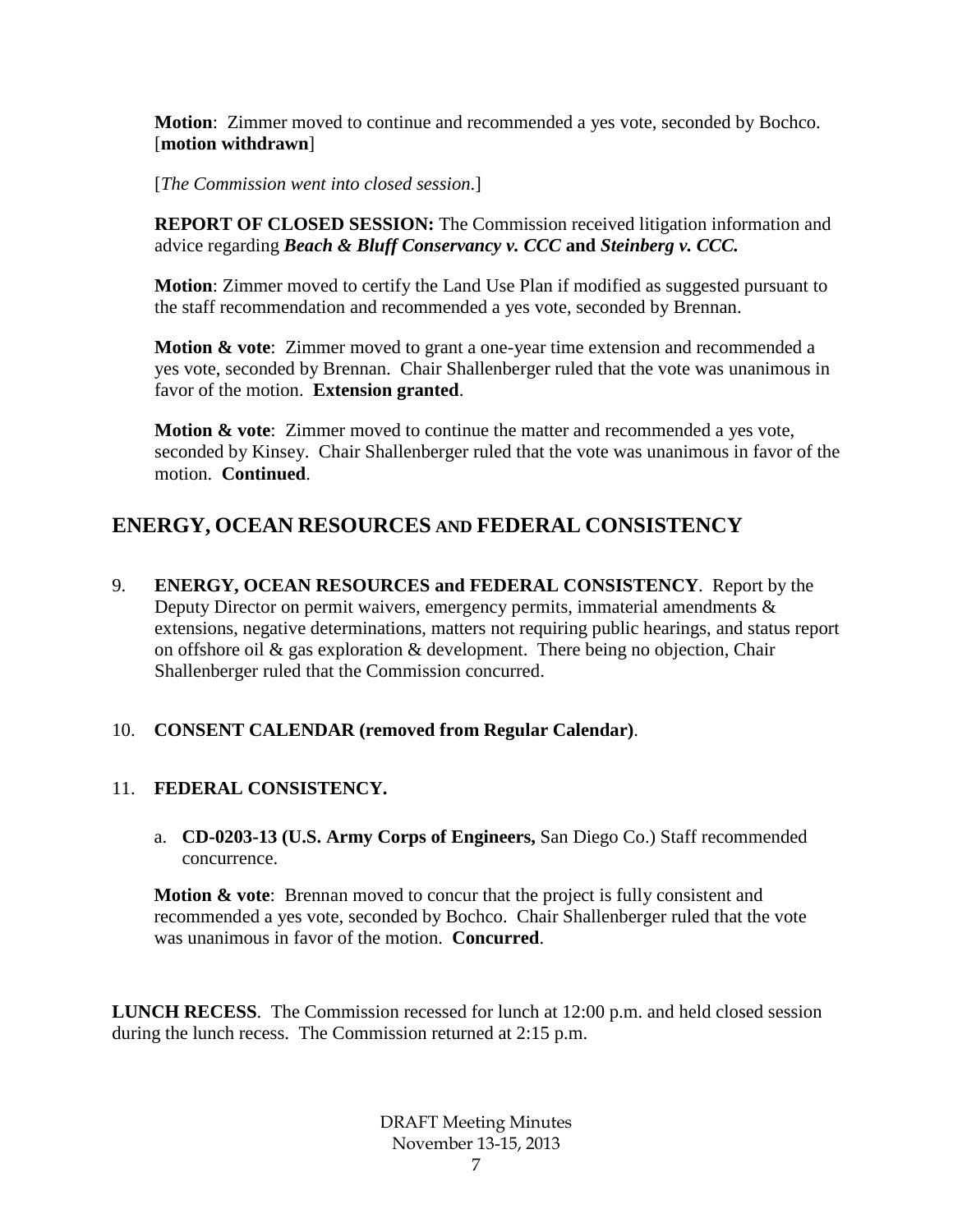#### **REPORT OF CLOSED SESSION**.

*Norberg v. CCC* – The Commission received litigation information.

*Security National Guaranty, Inc. v. State of California* – The Commission received litigation information and advice and gave direction in regard to a settlement.

*Security National Guaranty, Inc. v. State of California* – The Commission received litigation information and advice and gave direction in regard to a settlement.

In a matter of pending litigation, the Commission gave direction to file an action.

## **SAN DIEGO COAST DISTRICT**

## 12. **COASTAL PERMIT APPLICATIONS**.

a. **Application No. 6-13-0025 (Koman, Mariani, & Upp**, Solana Beach) Staff recommended approval with conditions.

**Motion & vote:** Cox moved to approve pursuant to the staff recommendation and recommended a yes vote, seconded by Bochco. Chair Shallenberger ruled that the vote was unanimous in favor of the motion. **Approved with conditions**.

#### 13. **PERMIT AMENDMENTS**.

a. **Application No. 6-02-084-A3 (Ocean Ventures, LLC**, Solana Beach) Staff recommended approval with conditions.

**Motion & vote**: Cox moved to approve pursuant to the staff recommendation and recommended a yes vote, seconded by Brennan. Chair Shallenberger ruled that the vote was unanimous in favor of the motion. **Approved with conditions**.

b. **Application No. 6-07-083-A1 (UCSD,** San Diego) Moved by staff to the expanded consent calendar. **Approved with conditions**.

## **ENERGY, OCEAN RESOURCES AND FEDERAL CONSISTENCY**

#### 14. **REVISED FINDINGS**.

a. **CC-016-13 (Caltrans,** Eureka) Staff recommended that the Commission adopt the revised findings.

**Motion & vote**: McClure moved to adopt the findings and recommended a yes vote, seconded by Kinsey. Commissioners on prevailing side present and eligible to vote: Brennan, Groom, McClure, Mitchell, Vargas, Zimmer, Vice Chair Kinsey. Chair Shallenberger ruled that the vote was unanimous in favor of the motion. **Approved**.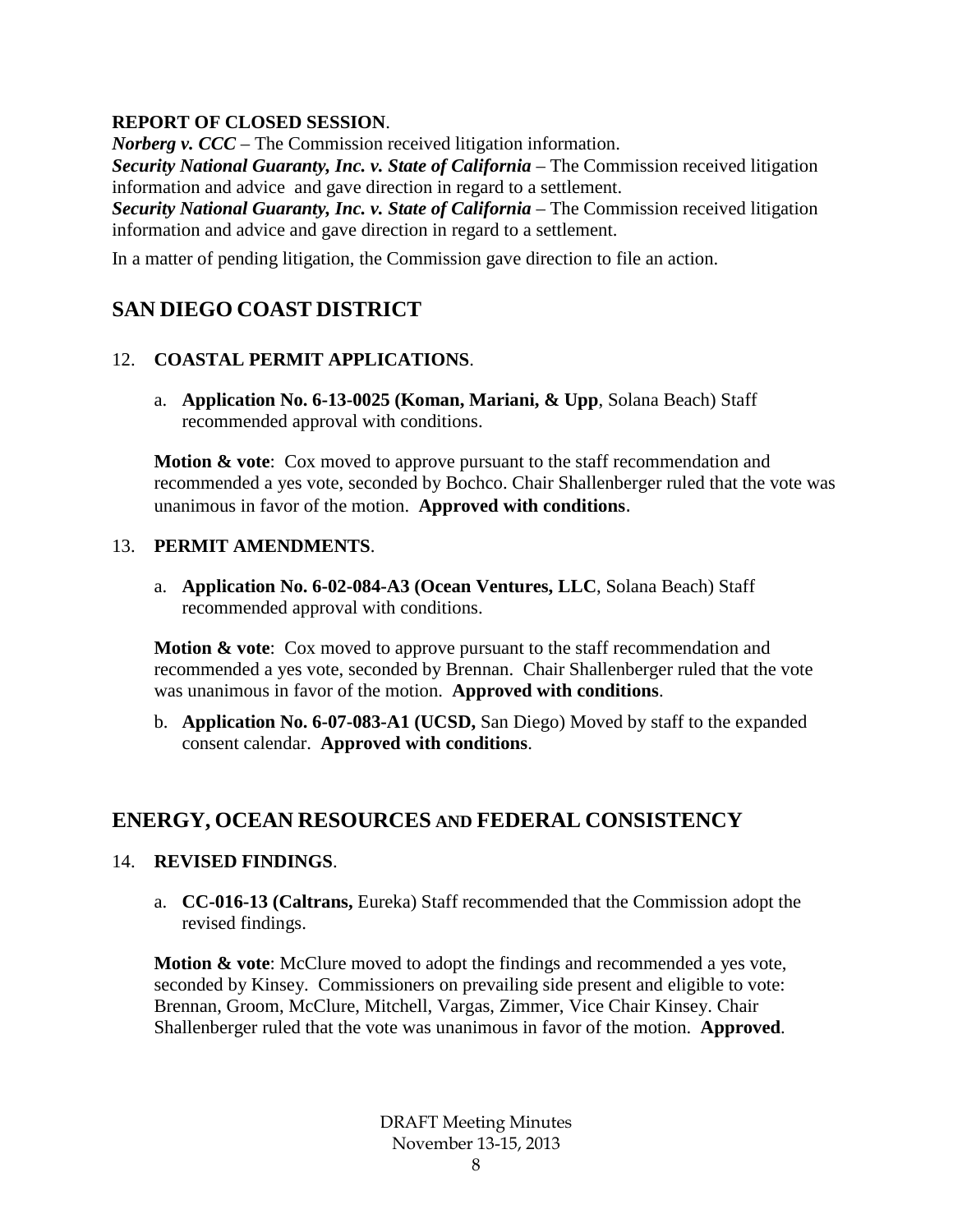## **SAN DIEGO COAST DISTRICT**

## 15. **LOCAL COASTAL PROGRAMS (LCPs)** [*Vargas out of room*]

a. **City of Oceanside LCP Amendment No. OCN-MAJ-1-12 (Density Bonus Provisions).** Staff recommended denial of the Implementation Plan as submitted and approval with modifications.

**Motion & vote:** Cox moved to reject the Implementation Plan as submitted and recommended a yes vote, seconded by Kinsey. Chair Shallenberger ruled that the vote was unanimous in favor of the motion. **Certification denied**.

**Motion & vote:** Cox moved to certify the Implementation Plan if modified as suggested pursuant to the staff recommendation and recommended a yes vote, seconded by Kinsey. Chair Shallenberger ruled that the vote was unanimous in favor of the motion. **Approved with modifications**.

b. **City of Oceanside LCP Amendment No. OCN-MAJ-2-12A (Downtown Sign Ordinance) & 2-12B (Citywide Sign Ordinance).** Staff recommended denial of the Implementation Plan as submitted and approval with modifications.

**Motion & vote**: Kinsey moved to reject the Implementation Plan as submitted and recommended a yes vote, seconded by Cox. Chair Shallenberger ruled that the vote was unanimous in favor of the motion. **Certification denied**.

**Motion & vote**: Kinsey moved to certify the Implementation Plan if modified as suggested pursuant to the staff recommendation and recommended a yes vote, seconded by Cox. Chair Shallenberger ruled that the vote was unanimous in favor of the motion. **Approved with modifications**.

c. **City of San Diego LCP Amendment No. SAN-MAJ-5-12 (Outdoor Lighting Regulations)**. Staff recommended approval as submitted.

**Motion & vote**: Cox moved to reject the Implementation Plan as submitted and recommended a no vote, seconded by Brennan. Chair Shallenberger ruled that the vote was unanimous in opposition to the motion. **Approved as submitted.**

d. **City of San Diego LCP Amendment No. SAN-MAJ-1-13A (Affordable Housing Parking Regulations).** Staff recommended approval as submitted.

**Motion & vote**: Kinsey moved to reject the Implementation Plan as submitted and recommended a no vote, seconded by Brennan. Chair Shallenberger ruled that the vote was unanimous in opposition to the motion. **Approved as submitted.**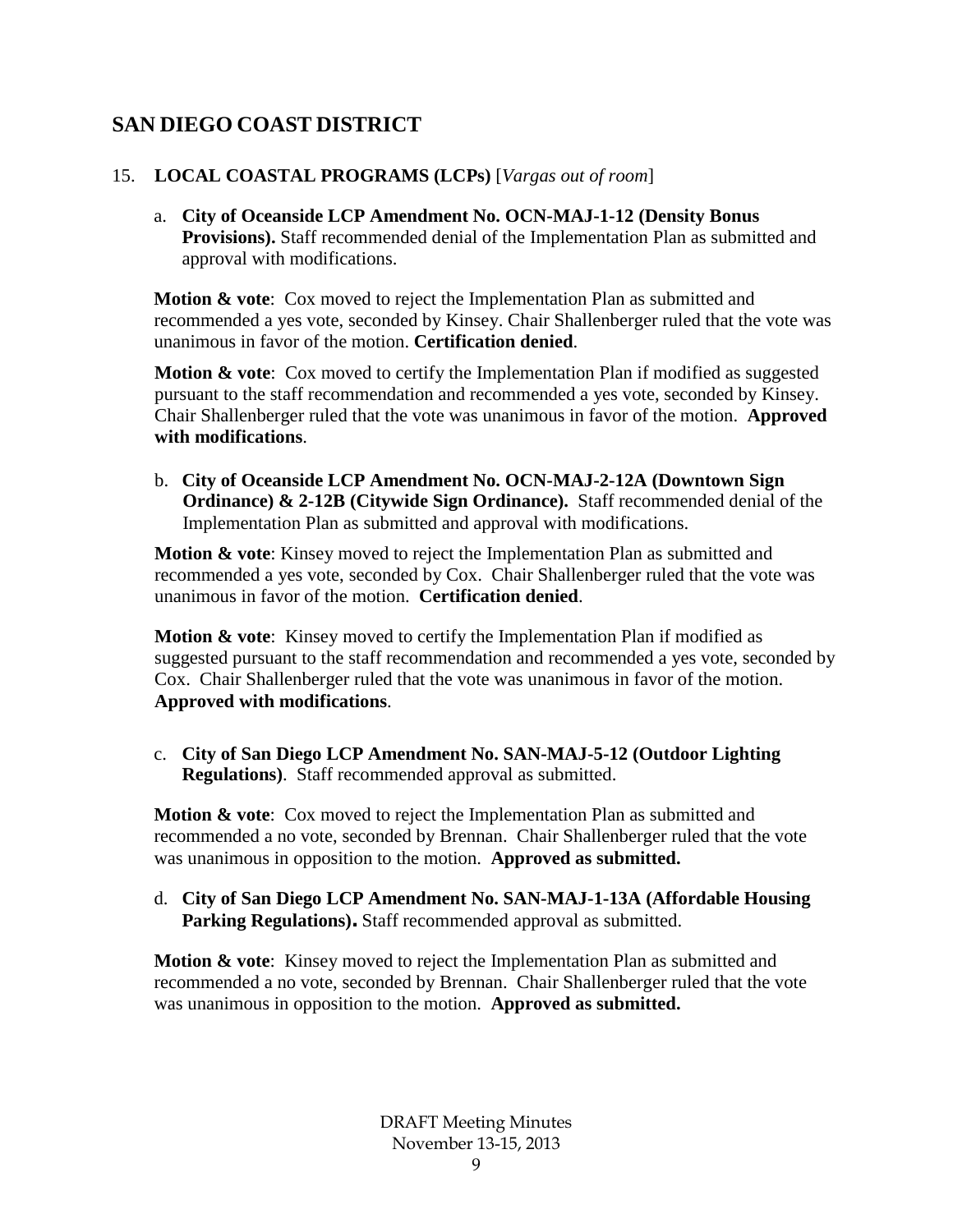e. **City of San Diego LCP Amendment No. SAN-MAJ-1-13B (Outdated Policy Documents)**. Staff recommended approval as submitted.

**Motion & vote:** Cox moved to reject the Implementation Plan as submitted and recommended a no vote, seconded by Brennan. Chair Shallenberger ruled that the vote was unanimous in opposition to the motion. **Approved as submitted**.

e. **City of San Diego LCP Amendment No. SAN-MAJ-2-13B (Microbreweries)**. [**POSTPONED**]

[*Vargas returned; Garcia departed for the day*]

## **SOUTH CENTRAL COAST DISTRICT**

- 16. **DEPUTY DIRECTOR'S REPORT**. Report by Deputy Director on permit waivers, emergency permits, immaterial amendments & extensions, LCP matters not requiring public hearings, and on comments from the public. There being no objection, Chair Shallenberger ruled that the Commission concurred.
	- a. **City of San Buenaventura LCP Amendment No. SBV-MAJ-1-12 (Ventura Harbor Boatel/Hotel) Certification Review.** Staff recommended that the Commission concur with the Executive Director's determination. There being no objection, Chair Shallenberger ruled that the Commission concurred.
	- b. **County of Santa Barbara LCP Amendment No. MAJ-3-11-A (General Package Ordinance Amendment). Certification Review.** Staff recommended that the Commission concur with the Executive Director's determination. There being no objection, Chair Shallenberger ruled that the Commission concurred.
	- c. **County of Santa Barbara LCP Amendment No. MAJ-3-11-B (Commercial Telecommunications Facilities Ordinance Amendment).** Certification Review. Staff recommended that the Commission concur with the Executive Director's determination. There being no objection, Chair Shallenberger ruled that the Commission concurred.
- 17. **CONSENT CALENDAR (removed from Regular Calendar)**. Staff moved 2 items [20a, 21a] to the expanded consent calendar and recommended approval with conditions.

**Motion & vote:** Brennan moved to approve the consent calendar pursuant to the staff recommendation and recommended a yes vote, seconded by Zimmer. Chair Shallenberger ruled that the vote was unanimous in favor of the motion. **Approved with conditions**.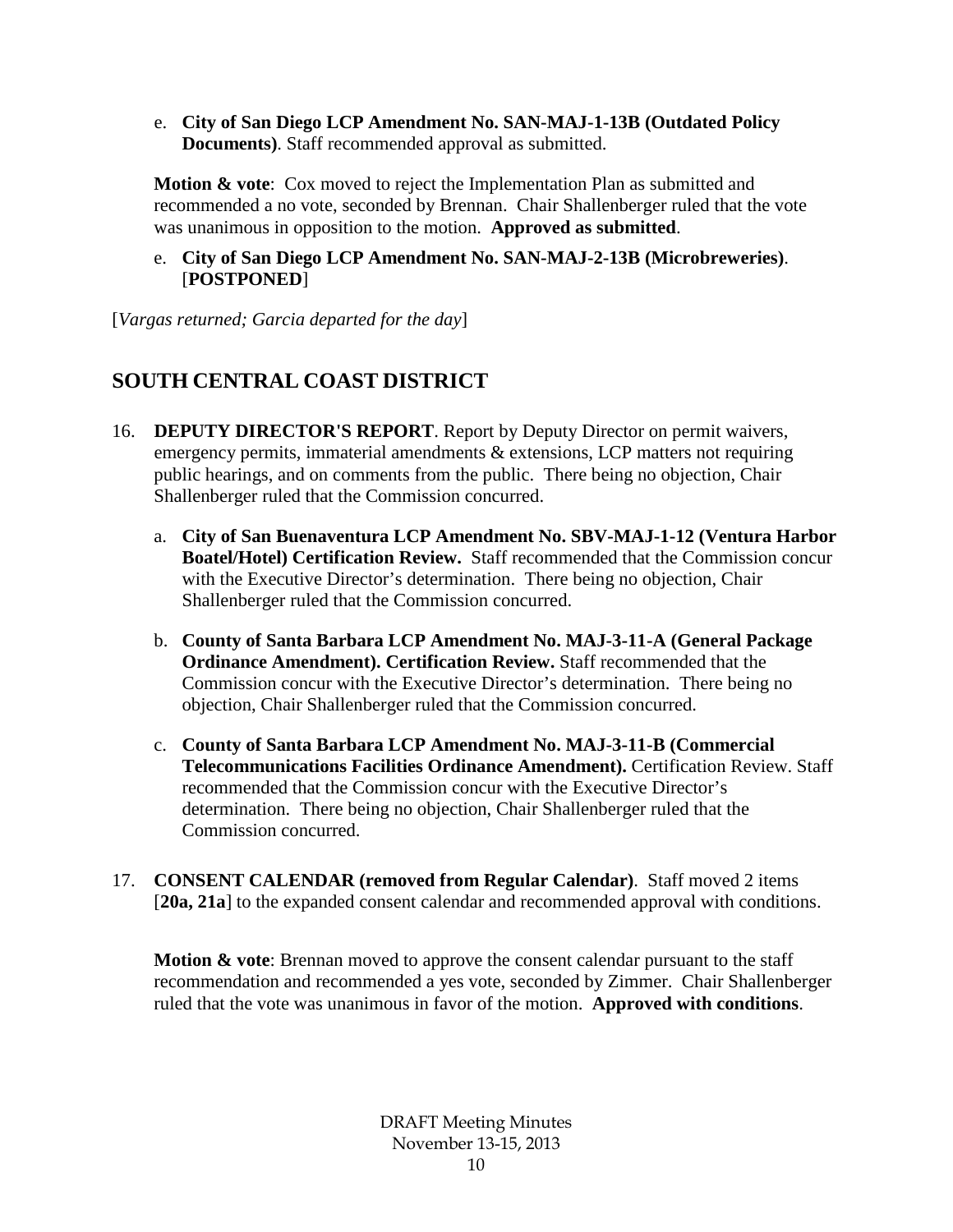#### 18. **LOCAL COASTAL PROGRAMS (LCPs)**

a. **County of Santa Barbara LCP Amendment No. MAJ-1-12-A (Mobile Home Park Closure Regulations).** Staff recommended denial as submitted and approval with modifications.

**Motion & vote**: Brennan moved to reject the Implementation Plan as submitted and recommended a yes vote, seconded by Zimmer. Chair Shallenberger ruled that the vote was unanimous in favor of the motion. **Certification as submitted denied.**

**Motion & vote:** Brennan moved to certify the Implementation Plan if modified as suggested pursuant to the staff recommendation and recommended a yes vote, seconded by Zimmer. Chair Shallenberger ruled that the vote was unanimous in favor of the motion. **Approved with modifications**.

- b. **County of Santa Barbara Minor LCP Amendment No. 4-STB-13-0212-1-Part B (Cottage Food Operations).** Staff recommended that the Commission concur with the Executive Director's determination that the amendment is minor. There being no objection, Chair Shallenberger ruled that the Commission concurred.
- c. **County of Santa Barbara LCP Amendment No. 4-STB-13-0211-1-Part A (Time Extension).** Staff recommended approval of the time extension.

**Motion & vote**: Bochco moved to grant the time extension and recommended a yes vote, seconded by Zimmer. Chair Shallenberger ruled that the vote was unanimous in favor of the motion. **Approved**.

#### 19. **NEW APPEALS**.

a. **Appeal No. A-4-MAL-12-006 (25360 Malibu Road LLC,** Malibu) Staff recommended that the Commission determine that the appeal raised no substantial issue.

**Motion & vote**: Bochco moved to determine that the appeal raised no substantial issue on the grounds on which the appeal was filed and recommended a yes vote. Chair Shallenberger ruled that the vote was unanimous in favor of the motion. **No Substantial Issue found.**

b. **Appeal No. A-4-STB-13-0244 (Claus Properties, LLC,** Santa Barbara Co.) [**WITHDRAWN**]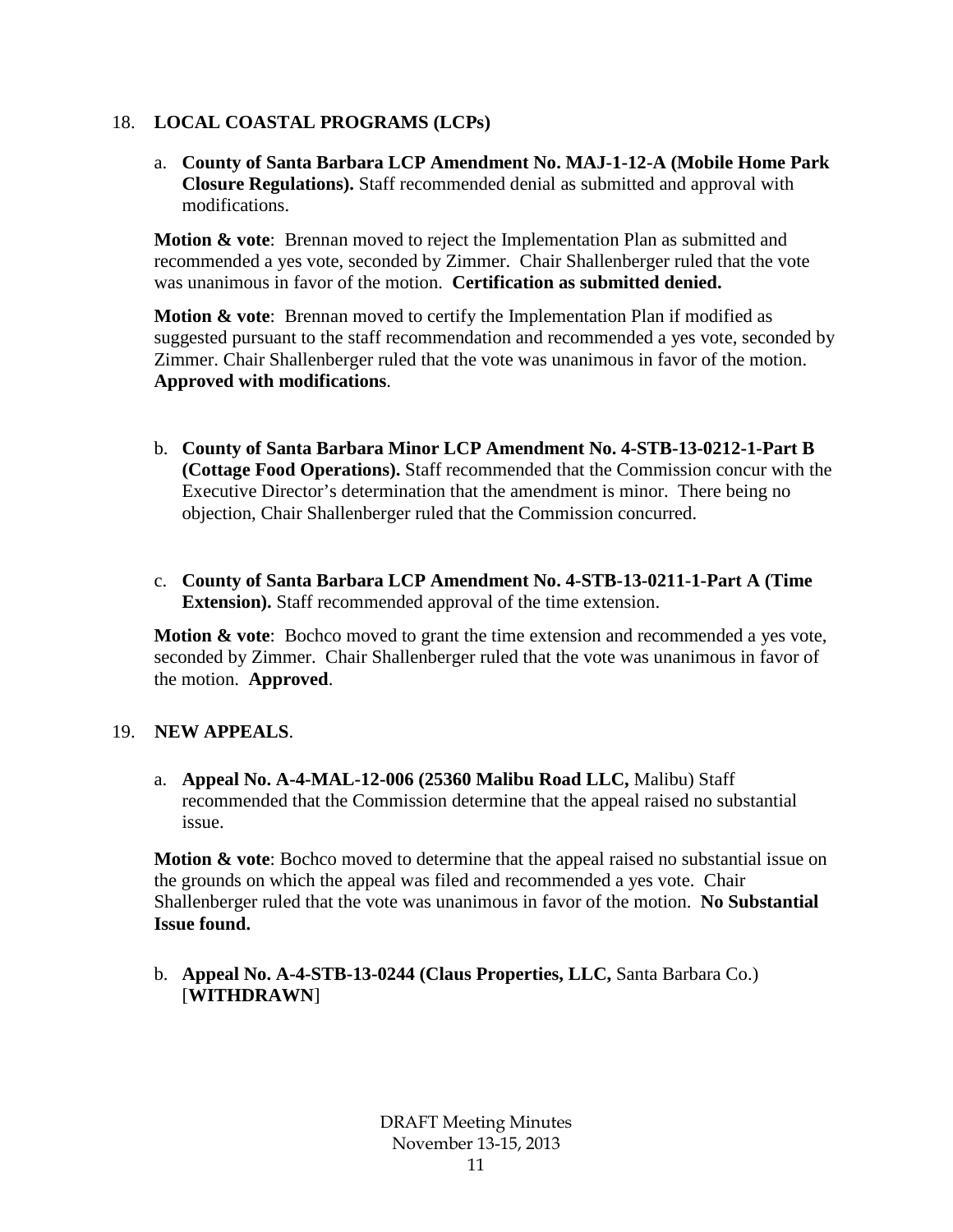#### 20. **COASTAL PERMIT APPLICATIONS**.

a. **Application No. 4-13-0675 (Los Angeles County Department of Beaches and Harbors,** Malibu) Moved by staff to the expanded consent calendar. **Approved with conditions.**

#### 21. **PERMIT AMENDMENTS**. .

a. **Application No. 4-06-135-A3 (Goodfriend**, Los Angeles Co.) Moved by staff to the expanded consent calendar. **Approved with conditions**.

The meeting of the California Coastal Commission recessed for the day at 5:45 p.m.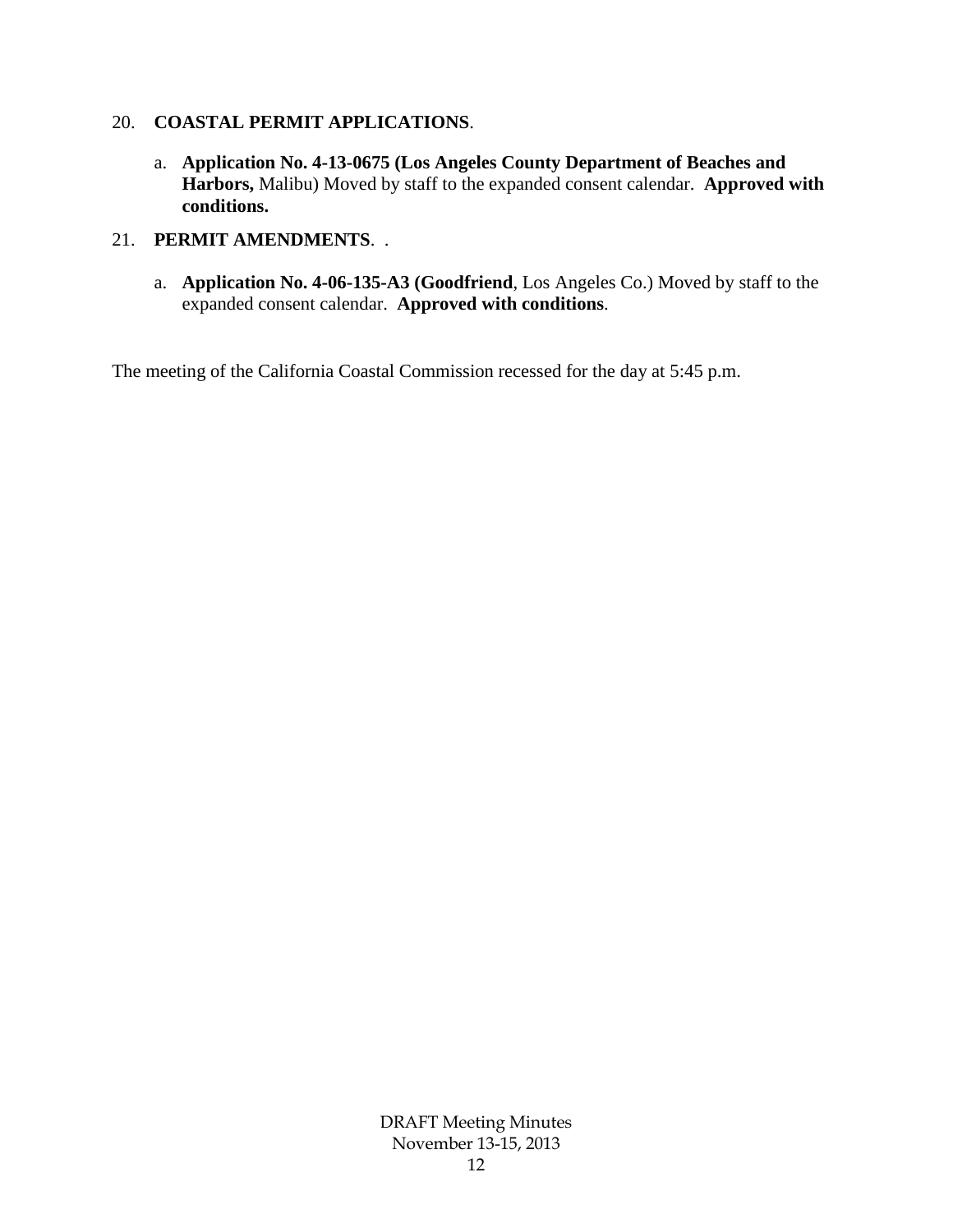## **FRIDAY, NOVEMBER 15, 2013**

- 1. **CALL TO ORDER**. The meeting of the California Coastal Commission was called to order by Chair Shallenberger at 8:00 a.m.
- 2. **ROLL CALL**. Present: Chair Shallenberger, Bochco, Brennan, Cox, Groom, McClure, Kram (alternate), Zimmer. Non-voting: Beland, Jones. Vice Chair Kinsey and Vargas arrived at 8:10a.m.; Garcia arrived at 8:20a.m.

#### 3. **AGENDA CHANGES**

4. **GENERAL PUBLIC COMMENT**. Members of the public addressed the Commission on various issues affecting the coast.

## **STATEWIDE**

5. **APPROVAL OF MINUTES**. The minutes of **July 10-11, 2013** were approved as written.

**Motion & vote:** Brennan moved to approve the minutes as written and recommended a yes vote, seconded by Kinsey. Chair Shallenberger ruled that the vote was unanimous in favor of the motion. **Approved**.

- 6. **COMMISSIONERS' REPORTS**. Information only.
- 7. **CONSERVANCY REPORT**. Information only.
- 8. **SANTA MONICA MOUNTAINS CONSERVANCY REPORT**. None.
- 9. **SANTA MONICA BAY RESTORATION REPORT**. None.
- 10. **DEPUTY ATTORNEY GENERAL'S REPORT**. Information only.
- 11. **EXECUTIVE DIRECTOR'S REPORT**.
	- a. **Strategic Plan Subcommittee Reports**. Staff recommended that the Commission concur with the Executive Director's recommendation to implement the "dashboard" approach.

**Motion**: Vargas moved to have a strategic plan update on the agenda every three months, seconded by Kram. [**Withdrawn**]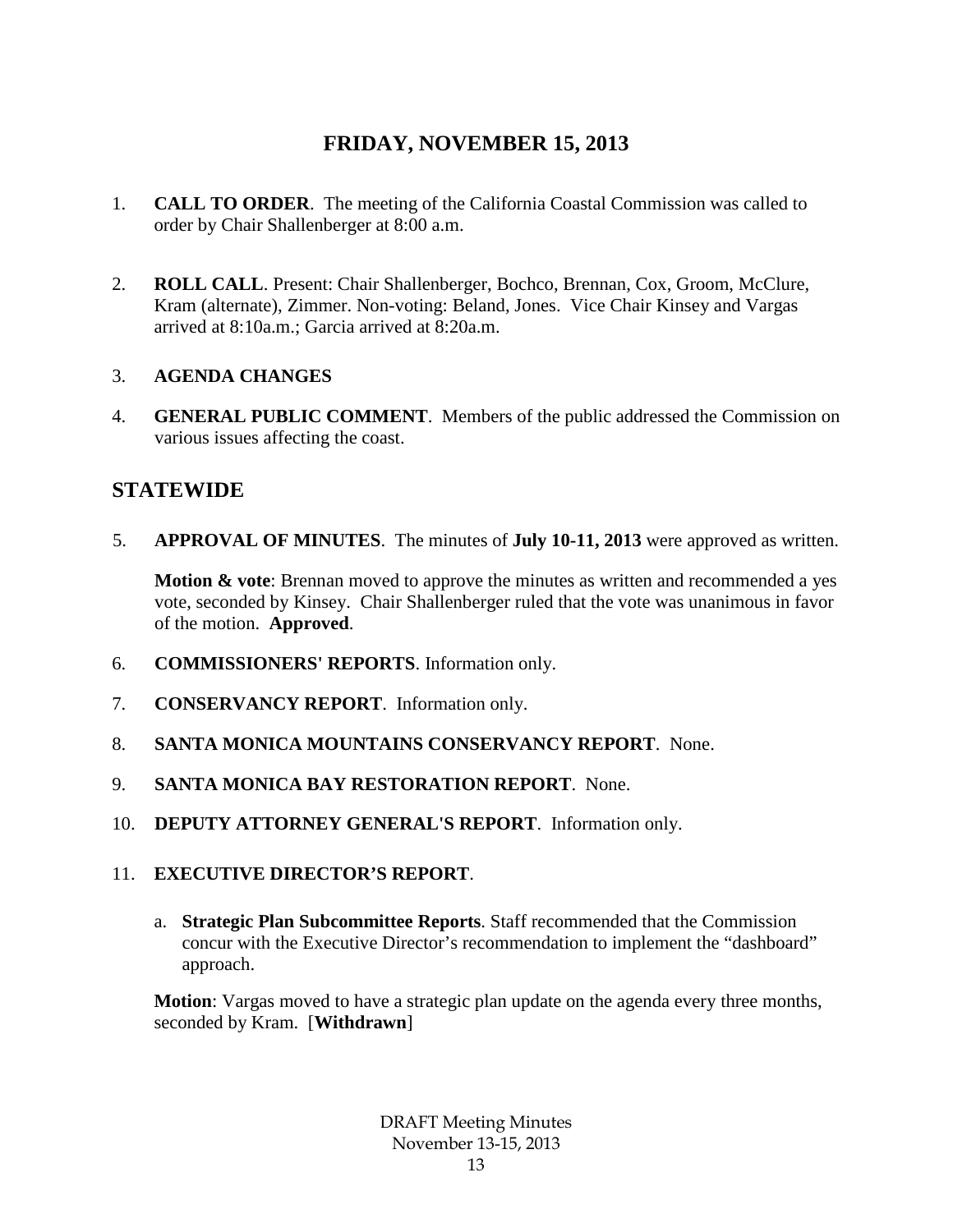**Motion & vote**: Groom moved to concur with the staff recommendation, including the dashboard approach, and recommended a yes vote seconded by Bochco. Chair Shallenberger ruled that vote was unanimous on favor of the motion. **Approved**.

b. **Legislation.** Legislative report and possible Commission action. **No action taken.**

## **SOUTH COAST DISTRICT (LOS ANGELES COUNTY)**

- 12. **ADMINISTRATIVE CALENDAR**. Staff recommended concurrence with the Executive Director's determinations. There being no objection, Chair Shallenberger ruled that the Commission concurred.
	- a. **Application No. 5-13-354 (Hooper,** Long Beach)
	- b. **Application No. 5-13-0519 (Zeppy's Pizzeria LLC & Delin,** Hermosa Beach)
- 13. **CONSENT CALENDAR**. Staff recommended approval of the consent calendar. There being no objection, Chair Shallenberger ruled that the Commission unanimously approved the consent calendar. **Approved with conditions**.
	- a. **Application No. 5-13-033 (City of Los Angeles Public Parking**)
	- b. **Application No. 5-13-034 (City of Los Angeles Public Parking**)
	- c. **Application No 5-13-0529 (Freeman,** Playa del Rey)

## **SOUTH COAST DISTRICT (ORANGE COUNTY)**

- 14. **ADMINISTRATIVE CALENDAR**. Staff recommended that the Commission concur with the Executive Director's determinations. There being no objection, Chair Shallenberger ruled that the Commission concurred.
	- a. **Application No. 5-13-406 (Fluter,** Newport Beach)
	- b. **Application No. 5-13-0624 (Dumke,** Huntington Beach)
	- c. **Application No. 5-13-0625 (Cook,** San Clemente)
- 15. **CONSENT CALENDAR**. Staff recommended that the Commission approve the consent calendar with conditions.

**Motion & vote:** Brennan moved to approve the consent calendar pursuant to the staff recommendation and recommended a yes vote, seconded by Kinsey. Chair Shallenberger ruled that the vote was unanimous in favor of the motion. **Approved with conditions**.

a. **Application No. 5-08-142 (Orange County Flood Control District,** Huntington Beach)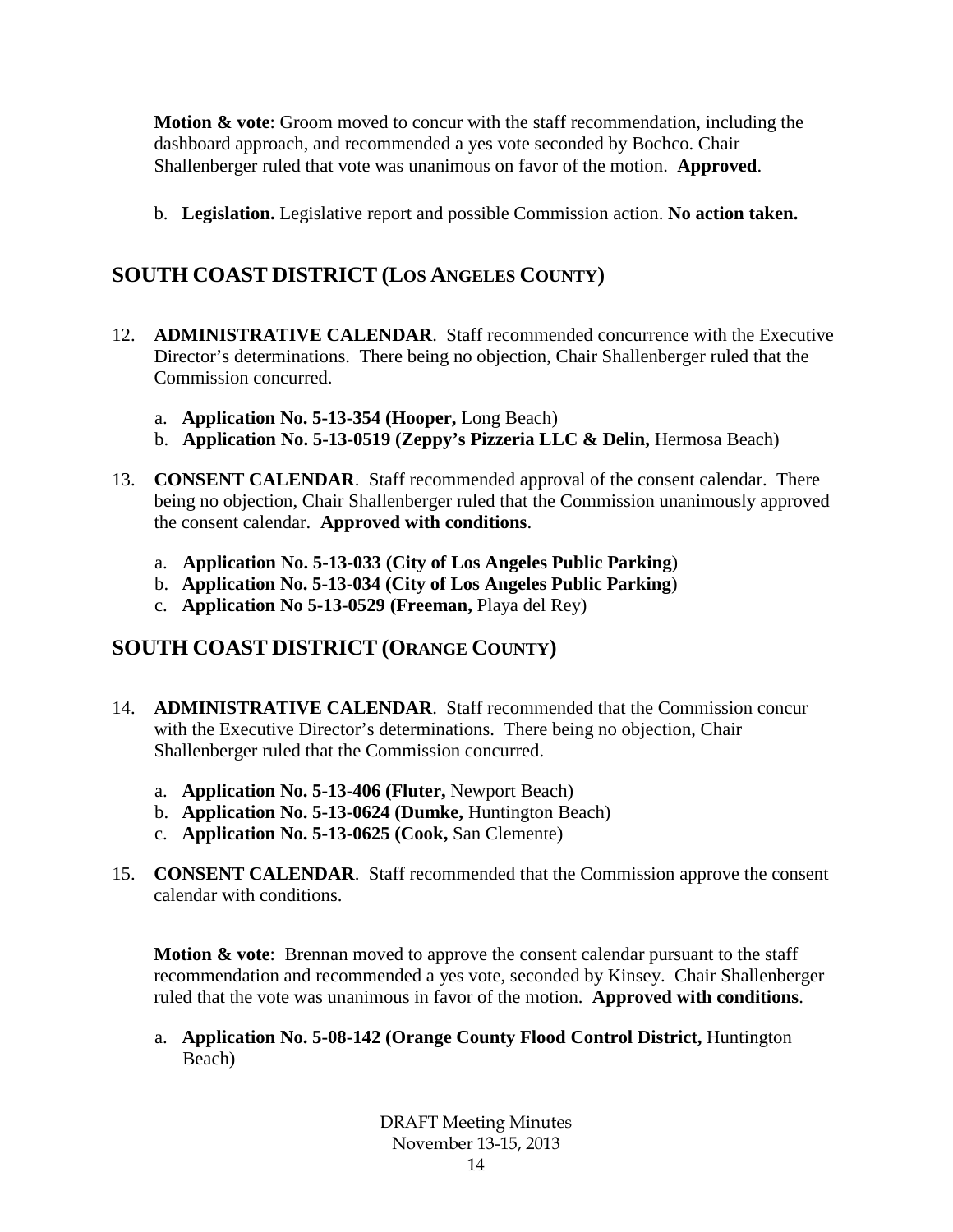- b. **Application No. 5-13-0234 (Thomas,** Newport Beach)
- c. **Application No. 5-13-370 (Venogopal,** Newport Beach)
- d. **Application No 5-13-0417 (City of Newport Beach (Sunset View Park),** Newport Beach)
- e. **Application No. 5-13-0450 (Hamann,** Newport Beach)
- f. **Application No. 5-13-0528 (Whitmore,** San Clemente)
- g. **Application No. 5-13-0553 (De La Pena,** Newport Beach)
- h. **Application No. 5-13-0679 (1420 W. Ocean Front Surf LP,** Newport Beach)

## **SOUTH COAST DISTRICT (LOS ANGELES COUNTY)**

16. **DEPUTY DIRECTOR'S REPORT FOR LOS ANGELES COUNTY**. Report by Deputy Director on permit waivers, emergency permits, immaterial amendments & extensions, LCP matters not requiring public hearings, and on comments from the public. There being no objection, Chair Shallenberger ruled that the Commission concurred.

#### 17. **CONSENT CALENDAR (removed from Regular Calendar)**. None.

#### 18. **NEW APPEALS**.

a. **Appeal No. A-5-LOB-13-0246 (Studio One Eleven,** Long Beach) Staff recommended that the Commission determine that the appeal raised no substantial issue issue.

**Motion & vote**: Zimmer moved to determine that the appeal raised no substantial issue on the grounds on which the appeal was filed and recommended a no vote, seconded by Vargas. The roll call vote was 5 in favor (Brennan, Cox, McClure, Kram, Shallenberger) and 6 opposed (Bochco, Garcia, Groom, Kinsey, Vargas, Zimmer). **Substantial issue found. Continued**.

b. **Appeal No. A-5-LOB-13-0247 (City of Long Beach Public Restroom**) Staff recommended that the Commission determine that the appeal raised no substantial issue.

**Motion & vote**: Brennan moved to determine that the appeal raised no substantial issue on the grounds on which the appeal was filed and recommended a yes vote, seconded by Kinsey. Chair Shallenberger ruled that the vote was unanimous in favor of the motion. **No Substantial Issue found.**

## **SOUTH COAST DISTRICT (ORANGE COUNTY)**

19. **DEPUTY DIRECTOR'S REPORT FOR ORANGE COUNTY**. Report by Deputy Director on permit waivers, emergency permits, immaterial amendments & extensions, LCP matters not requiring public hearings, and on comments from the public. There being no objection, Chair Shallenberger ruled that the Commission concurred.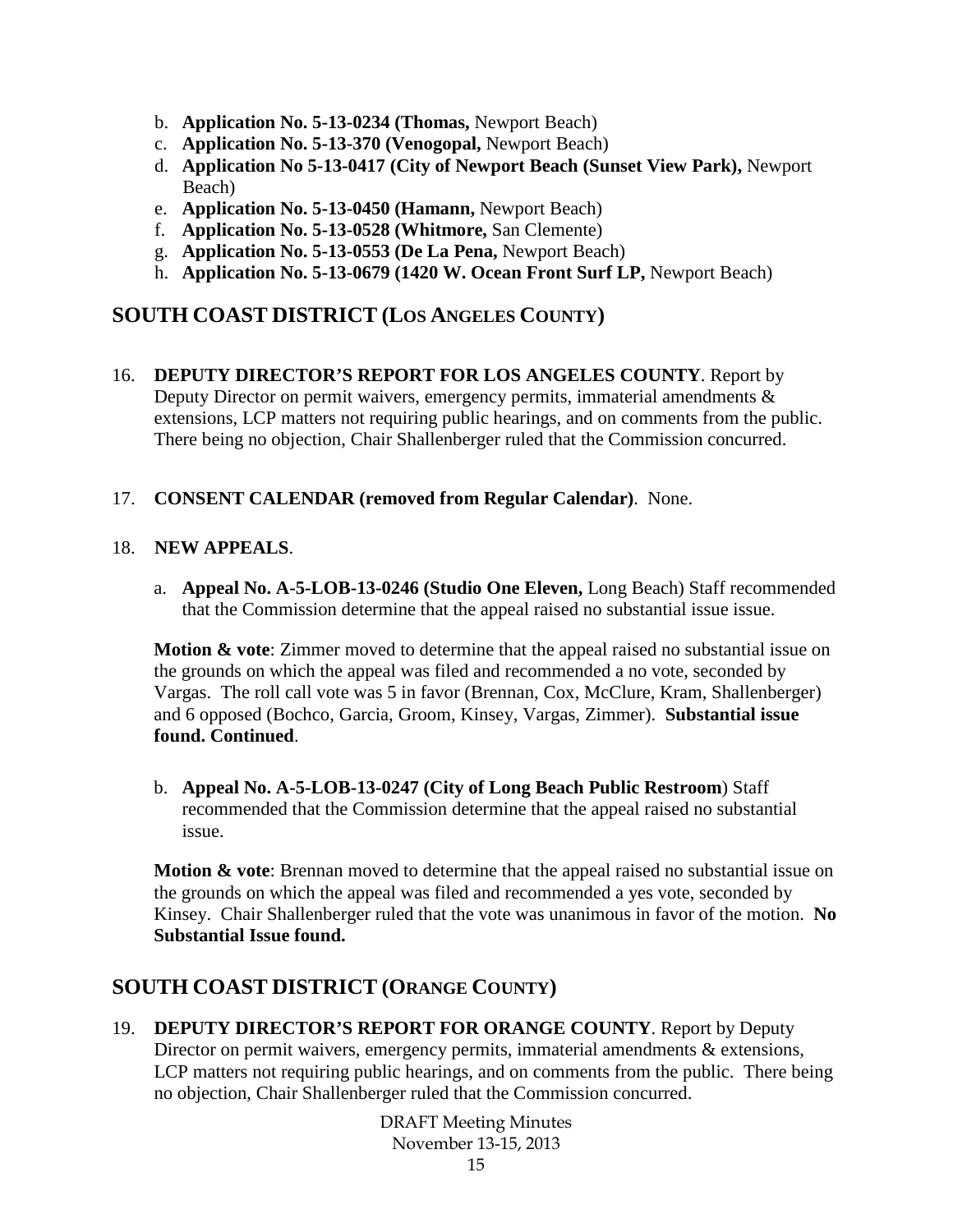#### 20. **CONSENT CALENDAR (removed from Regular Calendar)**. None.

#### 21. **LOCAL COASTAL PROGRAMS (LCPs)** [Vargas out of room]

a. **City of Huntington Beach LCP Amendment No. HNB-MAJ-1-12 (Ridge) (Time Extension).** Staff recommended approval of the time extension.

**Motion & vote**: Brennan moved to grant the time extension and recommended a yes vote, seconded by Kinsey. Chair Shallenberger ruled that the vote was unanimous in favor of the motion. **Approved**.

[*Vargas returned*]

b**. City of Laguna Beach LCP Amendment MAJ 1-12 (Artists Live Work Units & Second Residential Units).** Staff recommended denial as submitted and approval with modifications.

**Motion & vote**: Zimmer moved to reject the Implementation Plan as submitted and recommended a yes vote, seconded by Brennan. Chair Shallenberger ruled that the vote was unanimous in favor of the motion. **Certification denied**.

**Motion & vote**: Zimmer moved to certify the Implementation Plan if it is modified as suggested by staff and recommended a yes vote, seconded by Brennan. Chair Shallenberger ruled that the vote was unanimous in favor of the motion. **Approved with modifications**.

c. **City of Newport Beach LUP Amendment No. NPB-MAJ-2-12 (Presta-SCAPIII-Fenton Land Use Changes)**. Staff recommended approval as submitted.

**Motion & vote**: Brennan moved to certify the Land Use Plan as submitted and recommended a yes vote, seconded by Cox. Chair Shallenberger ruled that the vote was unanimous in favor of the motion. **Approved as submitted.**

**LUNCH RECESS**. The Commission recessed for lunch at 12:45 and returned at 1:30 p.m.

[*Kram and Beland departed at 12:45p.m*.]

#### 22. **NEW APPEALS**.

a. **Appeal No. A-5-HNB-12-298 (Russo & Steele Automobile Auctions,** Huntington Beach) [**Withdrawn**]